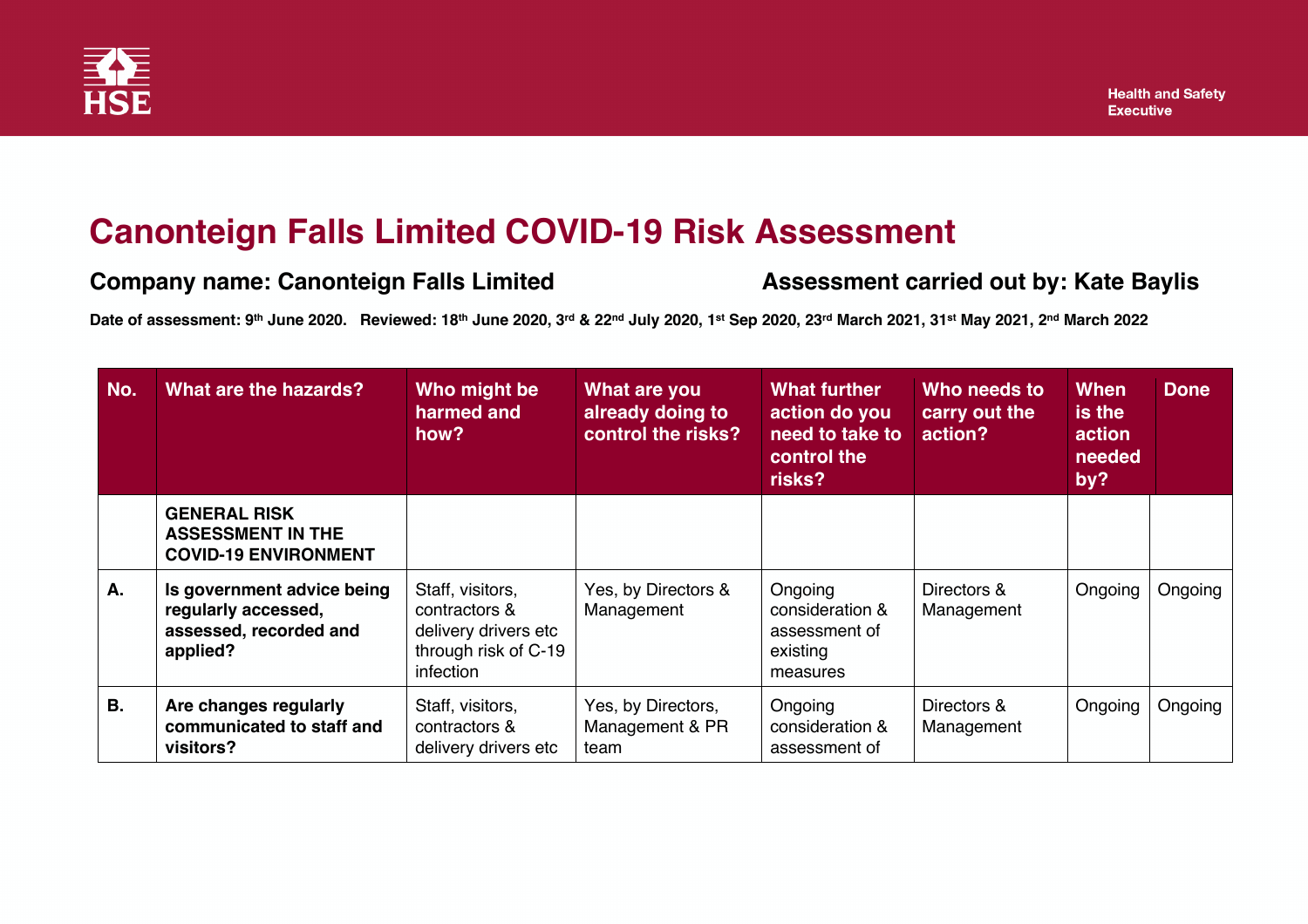

| No. | What are the hazards?                                                                             | Who might be<br>harmed and<br>how?                                                              | What are you<br>already doing to<br>control the risks?                                                                                                                 | <b>What further</b><br>action do you<br>need to take to<br>control the<br>risks? | Who needs to<br>carry out the<br>action?                                                                      | When<br>is the<br>action<br>needed<br>by? | <b>Done</b> |
|-----|---------------------------------------------------------------------------------------------------|-------------------------------------------------------------------------------------------------|------------------------------------------------------------------------------------------------------------------------------------------------------------------------|----------------------------------------------------------------------------------|---------------------------------------------------------------------------------------------------------------|-------------------------------------------|-------------|
|     |                                                                                                   | through risk of C-19<br>infection                                                               |                                                                                                                                                                        | existing<br>measures                                                             |                                                                                                               |                                           |             |
| C.  | Are changes reviewed by<br><b>Directors</b>                                                       | N/a                                                                                             | Yes                                                                                                                                                                    | N/a                                                                              | <b>Directors</b>                                                                                              | Ongoing                                   | Ongoing     |
| D.  | Are Social Distancing (SD)<br>and other hygiene rules<br>communicated, understood<br>and applied? | Staff, visitors,<br>contractors &<br>delivery drivers etc.<br>through risk of C-19<br>infection | Yes, by Directors,<br>Management and all<br>staff. SD & Hygiene<br>Rules are covered in<br>CFL COVID-19 Social<br>Distancing & CFL<br>COVID-19 Cleaning<br>Guidelines. | Daily monitoring<br>and reporting of<br>any issues                               | All staff                                                                                                     | Ongoing                                   | Ongoing     |
| Ε.  | Are there sufficient supplies<br>of hygiene materials and are<br>they well placed?                | Staff, visitors,<br>contractors &<br>delivery drivers etc.<br>through risk of C-19<br>infection | Yes. Needs are<br>assessed daily by<br>Management with<br>staff input. A List of<br><b>Hygiene Product</b><br>locations has been<br>produced.                          | Daily monitoring<br>and reporting of<br>any issues                               | All staff will be<br>responsible for<br>reporting low<br>supplies to the<br>Supply Officer (to<br>be decided) | Ongoing                                   | Ongoing     |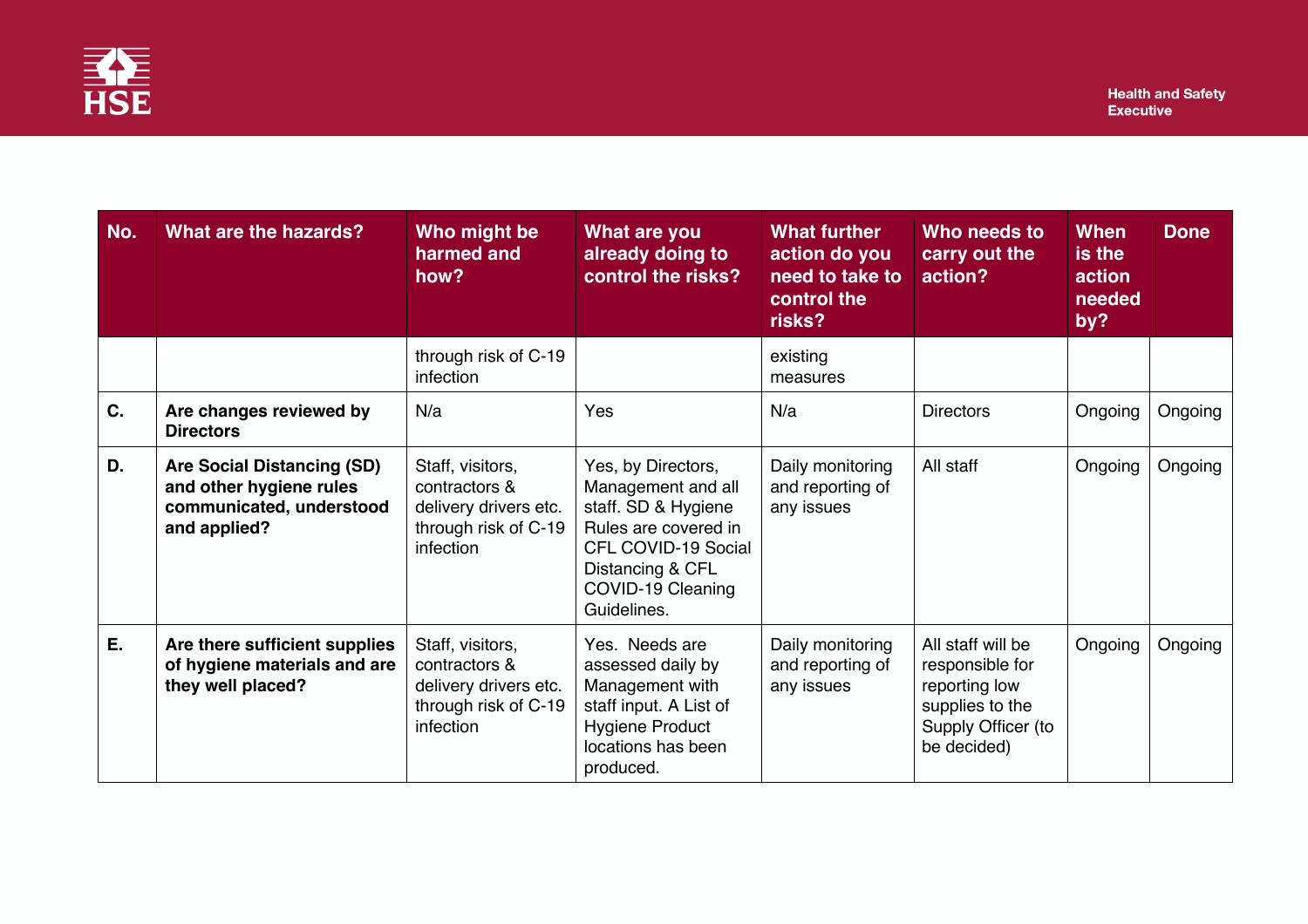

| No. | What are the hazards?                                                                                                                                                                                    | Who might be<br>harmed and<br>how?                                                             | What are you<br>already doing to<br>control the risks?  | <b>What further</b><br>action do you<br>need to take to<br>control the<br>risks? | Who needs to<br>carry out the<br>action?                               | When<br>is the<br>action<br>needed<br>by? | <b>Done</b> |
|-----|----------------------------------------------------------------------------------------------------------------------------------------------------------------------------------------------------------|------------------------------------------------------------------------------------------------|---------------------------------------------------------|----------------------------------------------------------------------------------|------------------------------------------------------------------------|-------------------------------------------|-------------|
| F.  | Has the cleaning regime<br>been regularly assessed<br>and, if necessary, revised to<br>high risk areas such as<br>toilets, door handles,<br>switches, hand rails and<br>regularly used hard<br>surfaces? | Staff, visitors,<br>contractors &<br>delivery drivers etc<br>through risk of C-19<br>infection | Yes, see CFL COVID-<br>19 Cleaning<br><b>Guidelines</b> | Daily monitoring<br>and reporting of<br>any issues                               | All staff but in<br>particular<br>cleaning staff                       | Daily                                     | Ongoing     |
| G.  | What precautions are being<br>used to keep shared<br>equipment (tills, card<br>machines etc) hygienic?                                                                                                   | Staff & visitors<br>through risk of C-19<br>infection                                          | Yes, see CFL COVID-<br>19 Cleaning<br><b>Guidelines</b> | Ongoing on a<br>daily basis                                                      | Staff member<br>using equipment                                        | Ongoing                                   | Ongoing     |
| Η.  | Are risk areas being<br>regularly monitored for<br>hygiene?                                                                                                                                              | Staff & visitors<br>through risk of C-19<br>infection                                          | Yes, see CFL COVID-<br>19 Cleaning<br><b>Guidelines</b> | Ongoing on a<br>daily basis                                                      | Staff member in<br>charge of that<br>particular area on<br>any one day | Ongoing                                   | Ongoing     |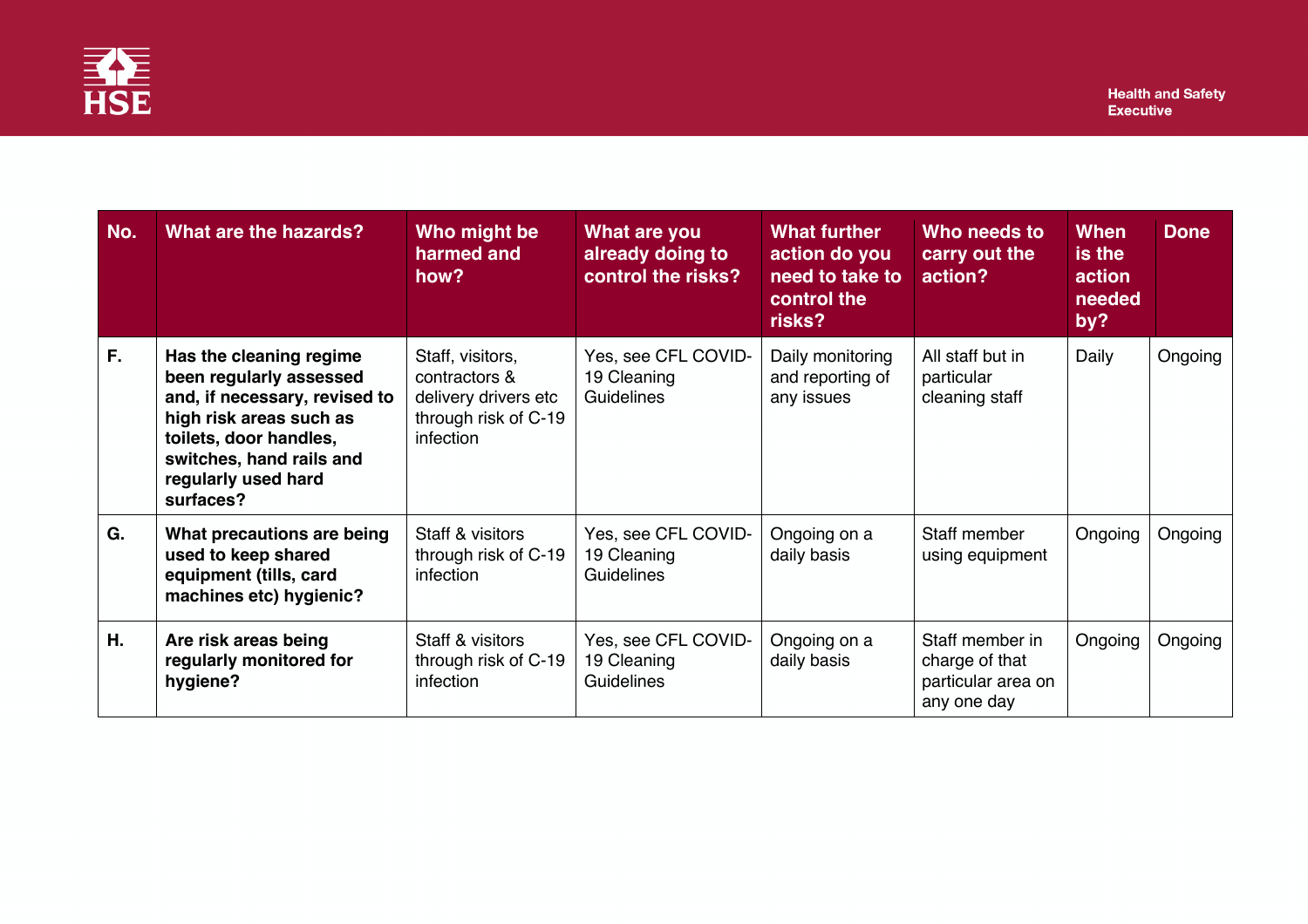

| No. | <b>What are the hazards?</b>                                                                                                        | Who might be<br>harmed and<br>how?                                                         | What are you<br>already doing to<br>control the risks?                                                                                         | <b>What further</b><br>action do you<br>need to take to<br>control the<br>risks? | Who needs to<br>carry out the<br>action?                                 | When<br>is the<br>action<br>needed<br>by? | <b>Done</b> |
|-----|-------------------------------------------------------------------------------------------------------------------------------------|--------------------------------------------------------------------------------------------|------------------------------------------------------------------------------------------------------------------------------------------------|----------------------------------------------------------------------------------|--------------------------------------------------------------------------|-------------------------------------------|-------------|
|     | Are all the identified risks<br>being properly mitigated<br>and regularly reassessed?                                               | Staff, visitors,<br>contractors &<br>delivery drivers<br>through risk of C-19<br>infection | Yes, see CFL COVID-<br>19 Cleaning<br>Guidelines                                                                                               | Ongoing on a<br>daily basis                                                      | Staff member in<br>charge of that<br>particular area on<br>any given day | Done/<br>ongoing                          | Done        |
| J.  | Are communication<br>channels working and being<br>reviewed? Email, text,<br>website, Facebook,<br>Instagram, Twitter etc           | Staff, visitors,<br>contractors &<br>delivery drivers<br>through risk of C-19<br>infection | Yes. Re: Staff - all<br>contact details have<br>been updated. Re:<br>Visitors: PR team<br>regularly update<br>website & other social<br>media. | Ongoing on a<br>daily basis                                                      | PR team in<br>conjunction with<br>Kate Baylis, GM<br>& Lianne Bell       | Done/<br>ongoing                          | Done        |
| Κ.  | Is there a feedback system<br>in place to ensure best<br>practice and two-way<br>communication for staff,<br>visitors and directors | Staff, visitors,<br>contractors &<br>delivery drivers<br>through risk of C-19<br>infection | Yes. Staff have<br>Directors &<br>Management contact<br>details to raise any<br>concerns. Visitors<br>can contact CFL<br>through contact       | Ongoing on a<br>daily basis                                                      | All staff &<br>directors                                                 | Done/<br>Ongoing                          | Done        |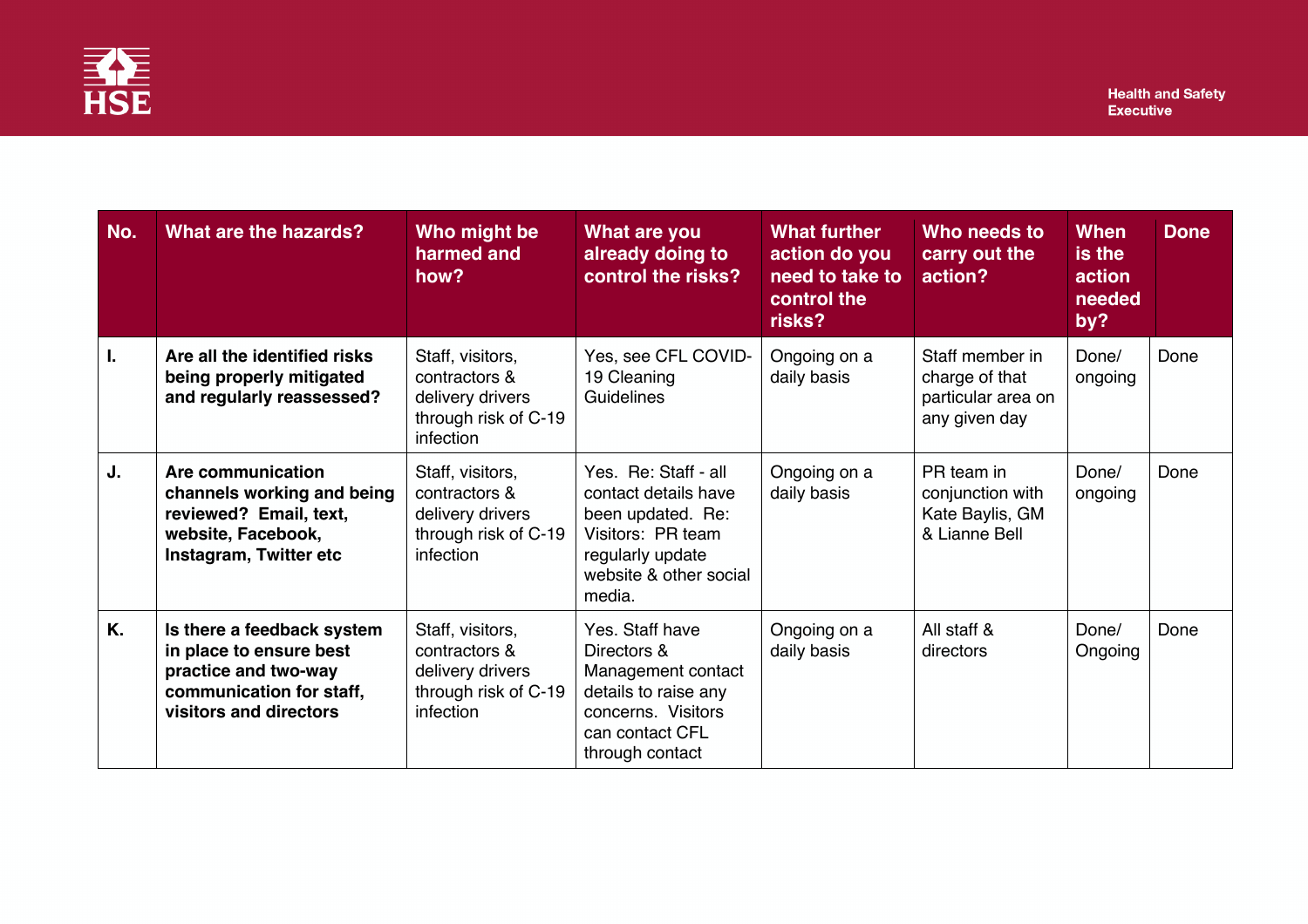

| No. | What are the hazards?                                                                                                                | Who might be<br>harmed and<br>how?                                                              | <b>What are you</b><br>already doing to<br>control the risks?                                                  | <b>What further</b><br>action do you<br>need to take to<br>control the<br>risks? | Who needs to<br>carry out the<br>action?   | <b>When</b><br>is the<br>action<br>needed<br>by? | <b>Done</b>      |
|-----|--------------------------------------------------------------------------------------------------------------------------------------|-------------------------------------------------------------------------------------------------|----------------------------------------------------------------------------------------------------------------|----------------------------------------------------------------------------------|--------------------------------------------|--------------------------------------------------|------------------|
|     |                                                                                                                                      |                                                                                                 | details on website or<br>via social media or via<br><b>Feedback Forms</b><br>available on site in the<br>shop. |                                                                                  |                                            |                                                  |                  |
| L.  | Has anyone been nominated<br>to be responsible for COVID-<br>19 matters, are their contact<br>details known and are they<br>on call? | N/a                                                                                             | <b>COVID-19 Officers</b><br>are Kate Baylis, Amy<br>Greenman and<br>Lianne Bell                                | COVID-19<br>Officers have<br>been appointed                                      | Directors &<br>COVID-19<br><b>Officers</b> | 16th<br>March<br>2022                            | Done             |
| М.  | Is there a system to<br>communicate with staff who<br>have not returned to work<br>for fear of infection?                            | Staff (wellbeing)                                                                               | Via Kate Baylis                                                                                                | None at present                                                                  | Kate Baylis                                | Ongoing                                          | Done/<br>ongoing |
| N.  | What are the hygiene rules<br>and measure throughout the<br>site?                                                                    | Staff, visitors,<br>contractors &<br>delivery drivers etc.<br>through risk of C-19<br>infection | See CFL COVID-19<br>Hygiene Rules & CFL<br>COVID-19 Cleaning<br>Guidelines which are<br>displayed for visitors | None at present                                                                  | Directors &<br>management                  | 16th<br>March<br>2022                            | Done             |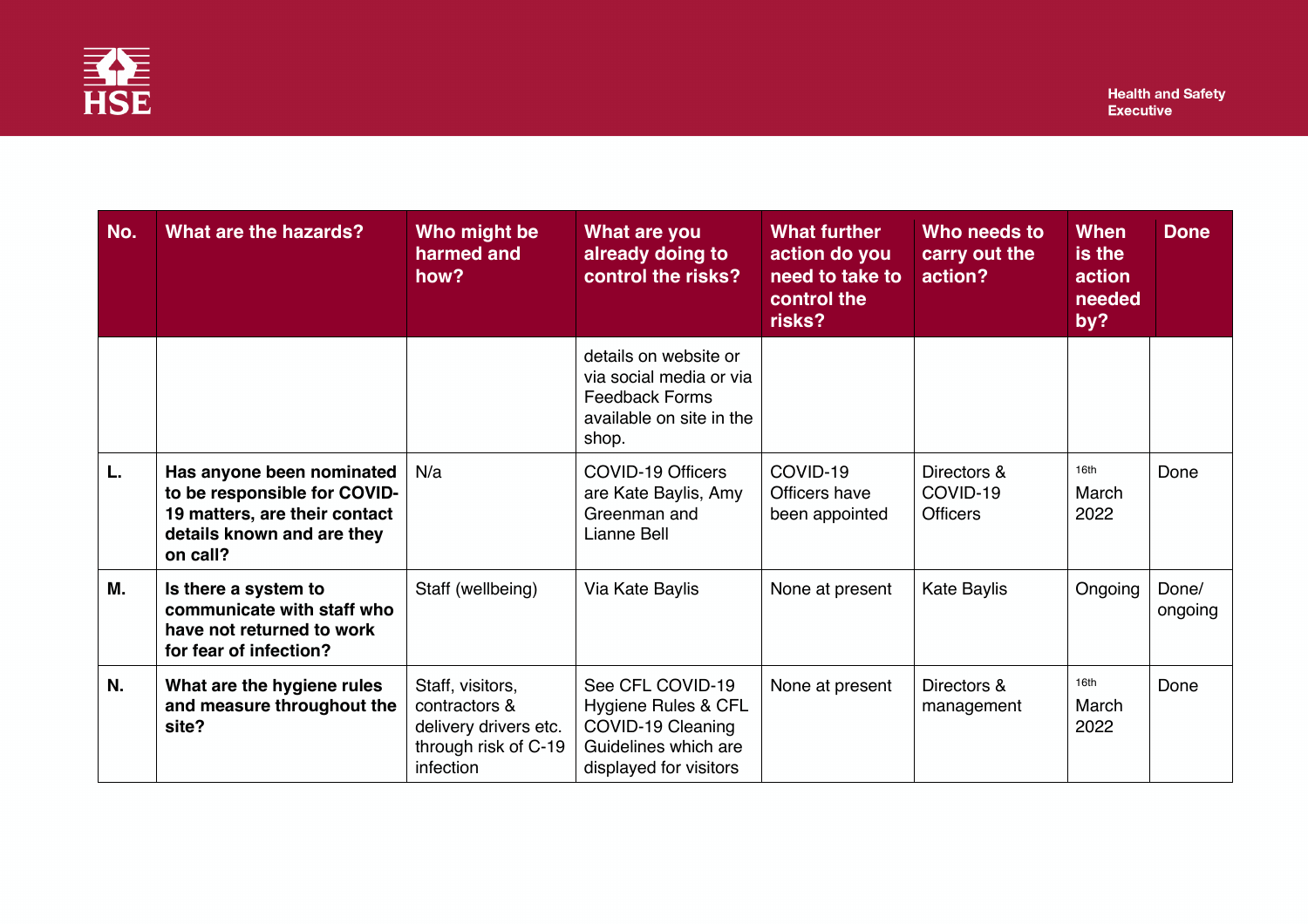

| No. | What are the hazards?                                                                                                                   | Who might be<br>harmed and<br>how?                                                              | What are you<br>already doing to<br>control the risks?                                                                                                                                                                                                    | <b>What further</b><br>action do you<br>need to take to<br>control the<br>risks?                                               | Who needs to<br>carry out the<br>action? | When<br>is the<br>action<br>needed<br>by? | <b>Done</b> |
|-----|-----------------------------------------------------------------------------------------------------------------------------------------|-------------------------------------------------------------------------------------------------|-----------------------------------------------------------------------------------------------------------------------------------------------------------------------------------------------------------------------------------------------------------|--------------------------------------------------------------------------------------------------------------------------------|------------------------------------------|-------------------------------------------|-------------|
|     |                                                                                                                                         |                                                                                                 | (Hygiene Rules) and<br>provided to all staff<br>(both).                                                                                                                                                                                                   |                                                                                                                                |                                          |                                           |             |
| О.  | Are all staff briefed and<br>regularly updated in COVID-<br>19 symptoms, SD and how<br>these rules apply to<br><b>Canonteign Falls?</b> | Staff, visitors,<br>contractors &<br>delivery drivers etc.<br>through risk of C-19<br>infection | Staff are given a<br>briefing session<br>before they start work<br>and there will are bi-<br>weekly update<br>meetings once we are<br>open to the public<br>(either face-to-face or<br>by email with a<br>requirement to<br>respond & confirm<br>receipt) | (Original briefings<br>took place<br>between 1-3 July<br>2020, updated<br>briefings are<br>scheduled for w/b<br>29 March 2021) | Kate Baylis &<br>management              | 16th<br>March<br>2022                     | Done        |
| Ρ.  | Are social zones (car park,<br>toilets, snack bar queue,<br>café, shop) configured to SD<br>rules?                                      | Staff, visitors,<br>contractors &<br>delivery drivers etc.                                      | Currently no SD rules<br>but this is being kept<br>in review in line with<br>Gov. guidelines                                                                                                                                                              | Signage has<br>been updated                                                                                                    | Kate Baylis &<br>Estate Manager<br>etc   | 16 <sup>st</sup><br>March<br>2022         | Done        |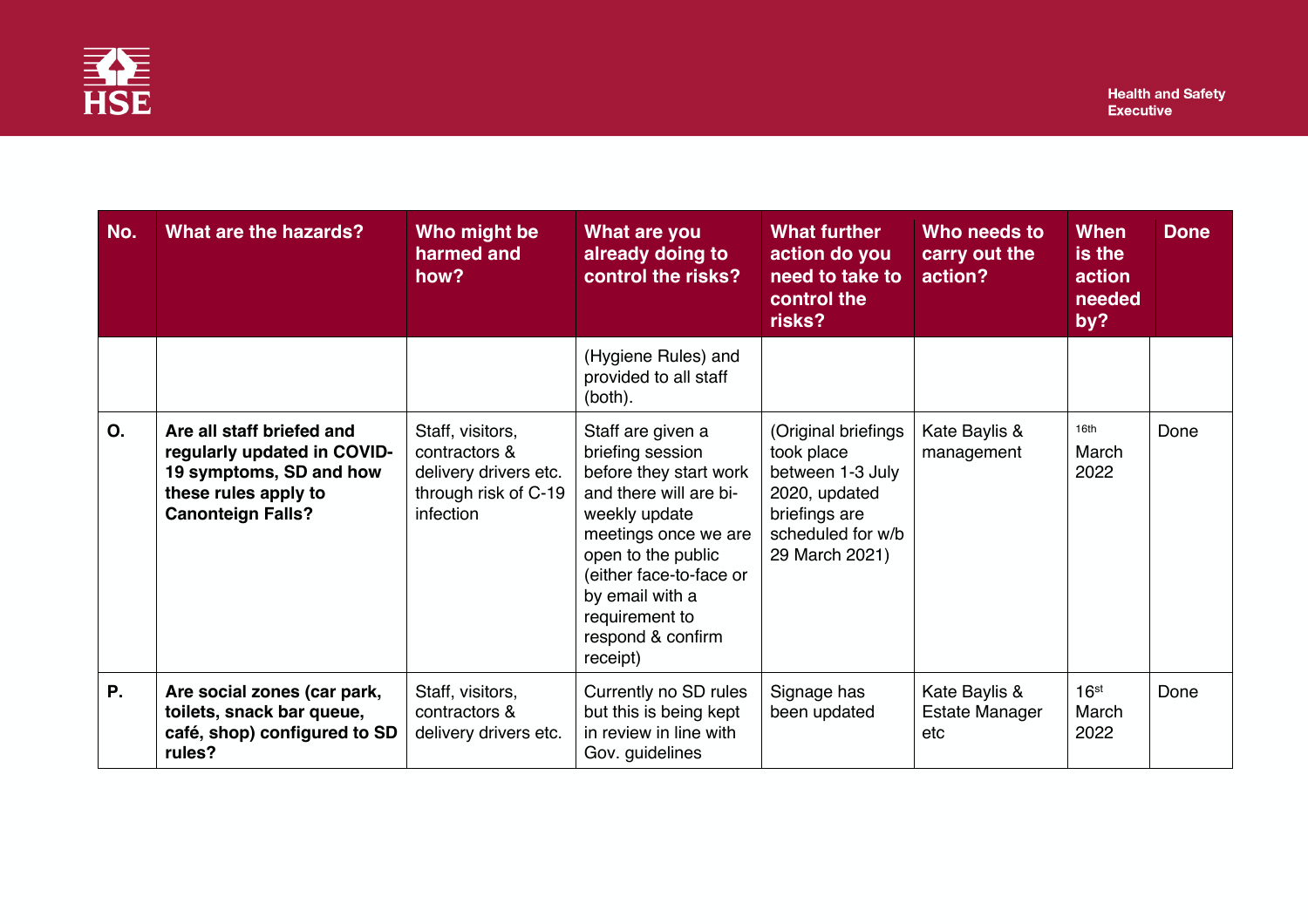

| No. | What are the hazards?                                                                                                                            | Who might be<br>harmed and<br>how?                                                              | What are you<br>already doing to<br>control the risks?                                                                                                                                                                                                                                                                                                                                                            | <b>What further</b><br>action do you<br>need to take to<br>control the<br>risks? | Who needs to<br>carry out the<br>action? | <b>When</b><br>is the<br>action<br>needed<br>by? | <b>Done</b> |
|-----|--------------------------------------------------------------------------------------------------------------------------------------------------|-------------------------------------------------------------------------------------------------|-------------------------------------------------------------------------------------------------------------------------------------------------------------------------------------------------------------------------------------------------------------------------------------------------------------------------------------------------------------------------------------------------------------------|----------------------------------------------------------------------------------|------------------------------------------|--------------------------------------------------|-------------|
|     |                                                                                                                                                  | through risk of C-19<br>infection                                                               |                                                                                                                                                                                                                                                                                                                                                                                                                   |                                                                                  |                                          |                                                  |             |
| Q.  | Is there a procedure for<br>delivery drivers to deliver<br>supplies safely and how is<br>this communicated to the<br>drivers before they arrive? | Staff, visitors,<br>contractors &<br>delivery drivers etc.<br>through risk of C-19<br>infection | Drivers to come direct<br>to the Kitchen<br>Deliveries door and<br>instructed to<br>telephone 01647<br>252434 to announce<br>delivery. Goods to be<br>left outside Kitchen<br>Deliveries door. Once<br>delivery driver has<br>left, goods will then be<br>sanitized and taken to<br>relevant destination<br>by daily runner who<br>will him/herself have<br>relevant training & be<br>wearing appropriate<br>PPE. | Notify known<br>delivery drivers in<br>advance                                   | Person doing the<br>ordering             | Done                                             | Done        |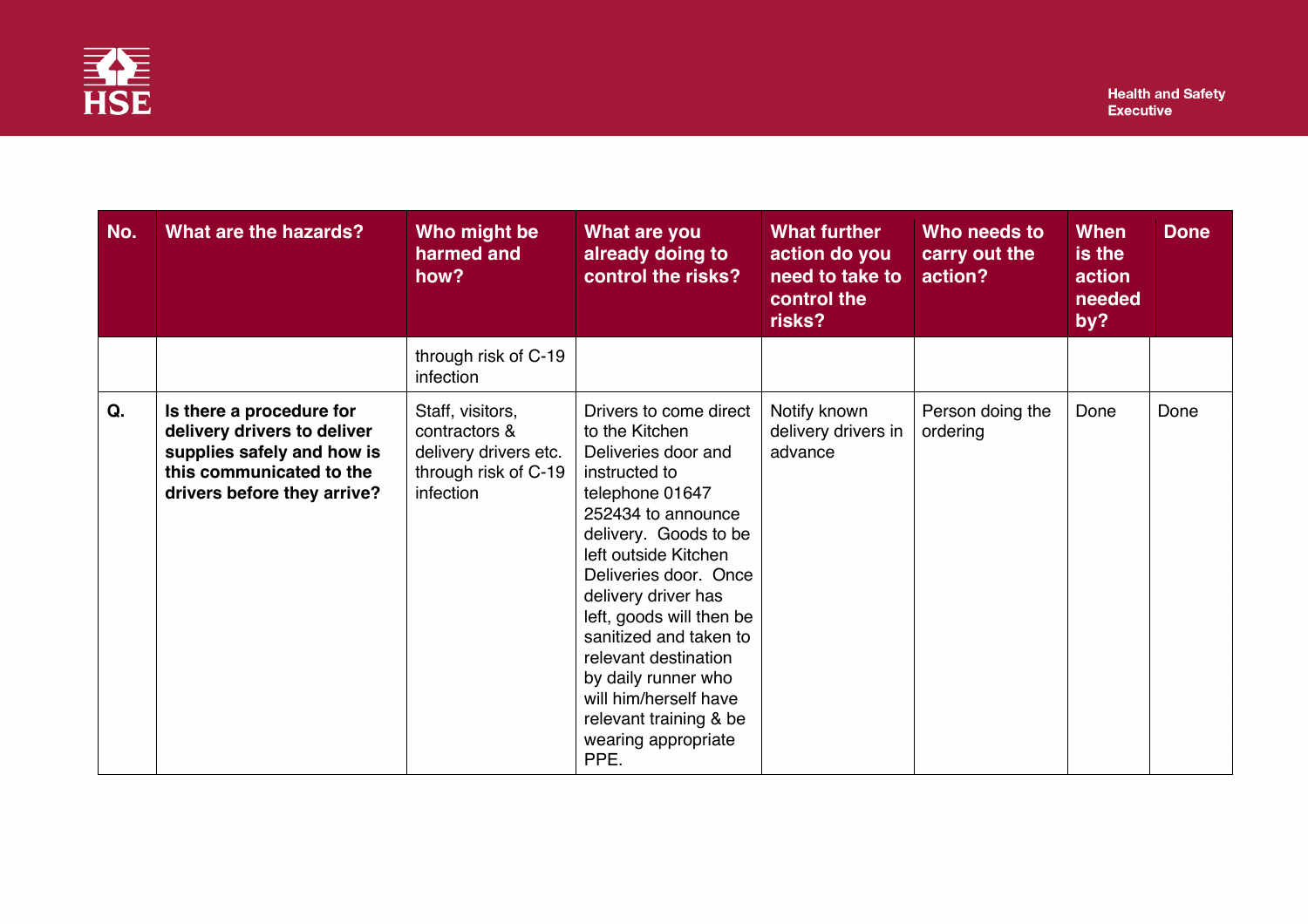

| No. | What are the hazards?                                                              | Who might be<br>harmed and<br>how?                         | What are you<br>already doing to<br>control the risks?                                                       | <b>What further</b><br>action do you<br>need to take to<br>control the<br>risks? | Who needs to<br>carry out the<br>action? | When<br>is the<br>action<br>needed<br>by? | <b>Done</b> |
|-----|------------------------------------------------------------------------------------|------------------------------------------------------------|--------------------------------------------------------------------------------------------------------------|----------------------------------------------------------------------------------|------------------------------------------|-------------------------------------------|-------------|
|     |                                                                                    |                                                            |                                                                                                              |                                                                                  |                                          |                                           |             |
|     | <b>STAFF SAFETY</b>                                                                |                                                            |                                                                                                              |                                                                                  |                                          |                                           |             |
| 1.  | <b>Has the Staff Handbook</b><br>been updated and shared?                          | N/a                                                        | <b>Additional COVID-19</b><br>welcome pack and<br>training literature has<br>been annexed to the<br>Handbook | None at present                                                                  | Management                               | 16 <sup>th</sup><br>March<br>2022         | Done        |
| 2.  | Have all staff contact details<br>been reviewed and<br>updated?                    | N/a                                                        | Completed                                                                                                    | Completed                                                                        | <b>Kate Baylis</b>                       | Done                                      | Done        |
| 3.  | Have the staff been provided<br>with contact details for the<br>COVID-19 officers? | N/a                                                        | Completed                                                                                                    | Complete<br>process                                                              | <b>Directors</b>                         | Done                                      | Done        |
| 4.  | How are new staff inducted?                                                        | Staff, visitors,<br>contractors &<br>delivery drivers etc. | New staff are<br>inducted with an<br>induction course run                                                    | None at present                                                                  | Directors &/or<br>management             | 16th<br>March<br>2022 &<br>ongoing        | Ongoing     |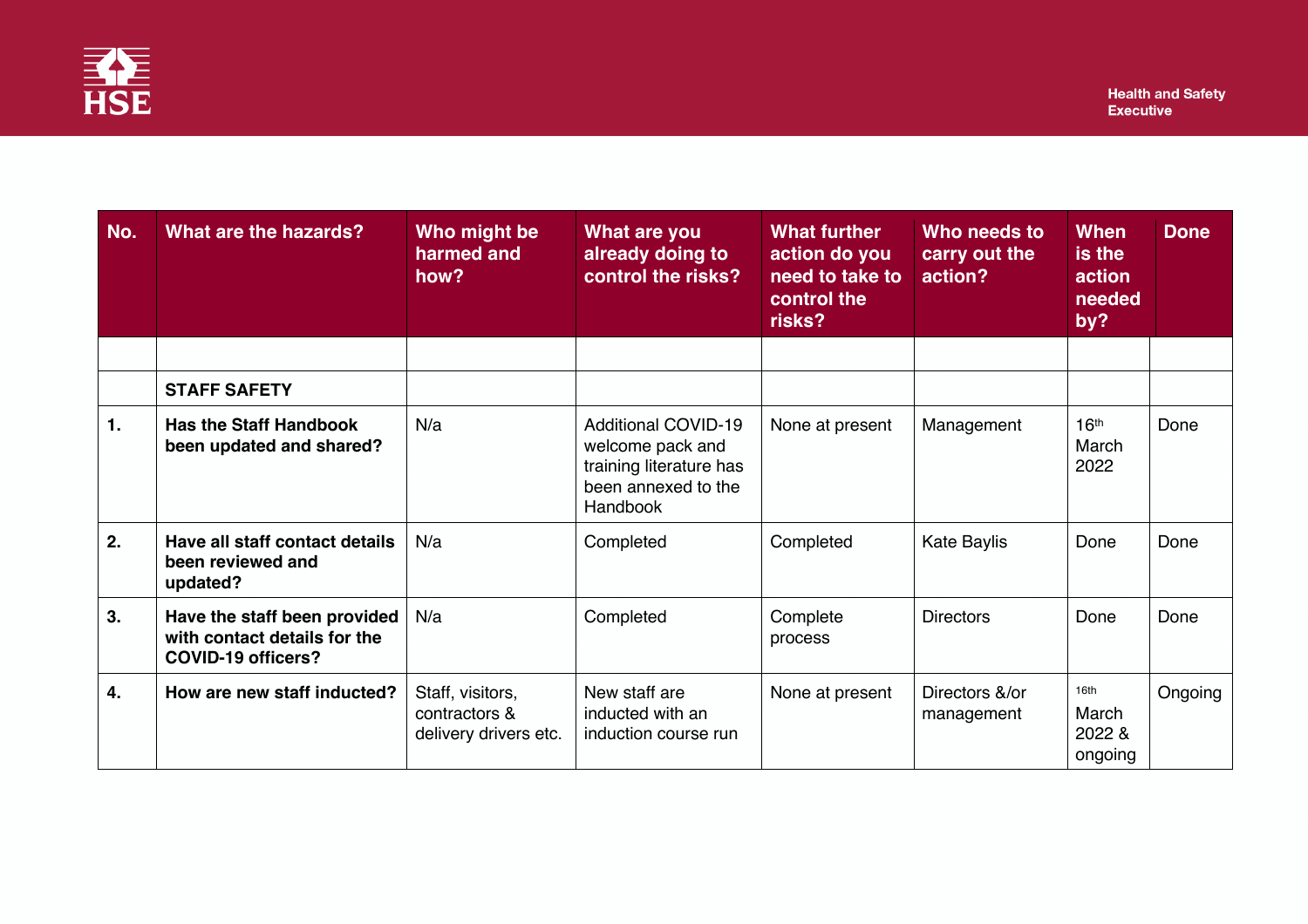

| No. | <b>What are the hazards?</b>                                       | Who might be<br>harmed and<br>how?                                                              | What are you<br>already doing to<br>control the risks?                                                                                                                                                                                                                       | <b>What further</b><br>action do you<br>need to take to<br>control the<br>risks? | Who needs to<br>carry out the<br>action? | When<br>is the<br>action<br>needed<br>by? | <b>Done</b> |
|-----|--------------------------------------------------------------------|-------------------------------------------------------------------------------------------------|------------------------------------------------------------------------------------------------------------------------------------------------------------------------------------------------------------------------------------------------------------------------------|----------------------------------------------------------------------------------|------------------------------------------|-------------------------------------------|-------------|
|     |                                                                    | through risk of C-19<br>infection                                                               | in the 48 hours before<br>they begin work.                                                                                                                                                                                                                                   |                                                                                  |                                          |                                           |             |
| 5.  | Are SD rules clear to staff?                                       | Staff, visitors,<br>contractors &<br>delivery drivers etc.<br>through risk of C-19<br>infection | No current guidance<br>in place but this will<br>be constantly<br>reviewed                                                                                                                                                                                                   | None at present                                                                  | Management                               | 16th<br>March<br>2022                     | Done        |
| 6.  | Are the risks of COVID-19<br>clear and understood by all<br>staff? | Staff, visitors,<br>contractors &<br>delivery drivers etc.<br>through risk of C-19<br>infection | Staff have been<br>provided with<br><b>COVID-19 Awareness</b><br>Training package &<br>Symptoms sheet (plus<br>government website<br>details). It has been<br>stressed that should a<br>member of staff,<br>contractor, delivery<br>driver or visitor<br>present with any of | None at present                                                                  | Management                               | 31 <sup>st</sup><br>March<br>2021         | Done        |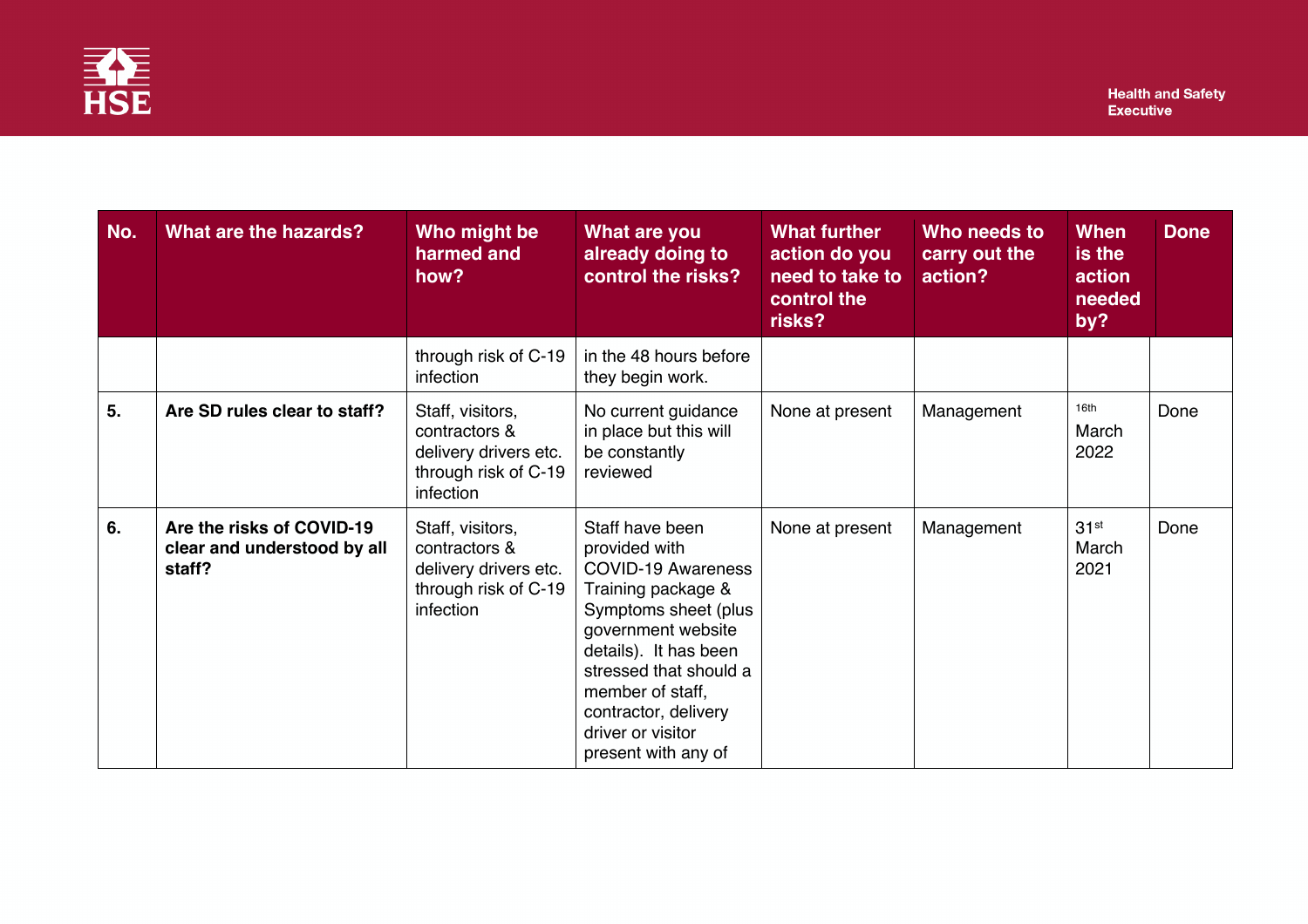

| No.              | What are the hazards?                                                                                                                                    | Who might be<br>harmed and<br>how?                                                              | What are you<br>already doing to<br>control the risks?                                                                                                                                                      | <b>What further</b><br>action do you<br>need to take to<br>control the<br>risks? | Who needs to<br>carry out the<br>action? | <b>When</b><br>is the<br>action<br>needed<br>by? | <b>Done</b> |
|------------------|----------------------------------------------------------------------------------------------------------------------------------------------------------|-------------------------------------------------------------------------------------------------|-------------------------------------------------------------------------------------------------------------------------------------------------------------------------------------------------------------|----------------------------------------------------------------------------------|------------------------------------------|--------------------------------------------------|-------------|
|                  |                                                                                                                                                          |                                                                                                 | these symptoms they<br>should be isolated in<br>the Stables Isolation<br>Area and go home<br>immediately.                                                                                                   |                                                                                  |                                          |                                                  |             |
| $\overline{7}$ . | How effective are the<br>hygiene rules i.e. are they<br>being adhered to or is more<br>signage etc required?                                             | Staff, visitors,<br>contractors &<br>delivery drivers etc.<br>through risk of C-19<br>infection | Signage is in place &<br>adherence/adjustment<br>will be monitored daily<br>by COVID-19 Officers                                                                                                            | None at present                                                                  | Management                               | 16th<br>March<br>2022                            | Ongoing     |
| 8.               | How are staff meetings and<br>staff rooms regulated in<br>terms of space, equipment,<br>resources (kettles, copiers<br>etc), timings, SD and<br>purpose? | Staff through risk of<br>C-19 infection                                                         | Subject to the<br>weather, staff are<br>encouraged to take<br>their breaks outside.<br>However, there is also<br>a designated Staff<br>Area of the Stables<br>with staff seating,<br>tables, kettle etc for | None at present                                                                  | Management                               | 16th<br>March<br>2022                            | Done        |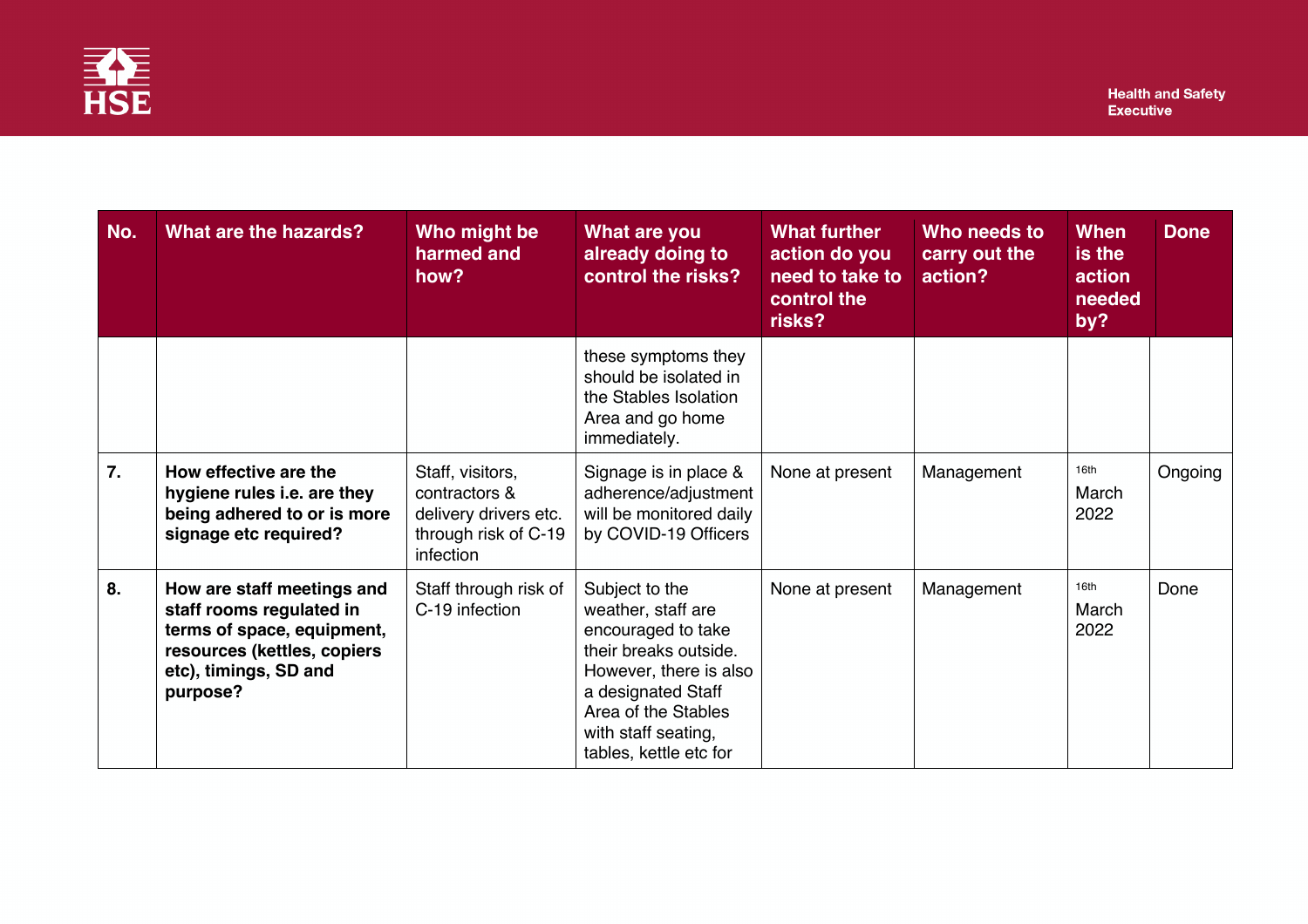

| No. | What are the hazards?                                                                                      | Who might be<br>harmed and<br>how?                    | What are you<br>already doing to<br>control the risks?                                                                                                        | <b>What further</b><br>action do you<br>need to take to<br>control the<br>risks? | Who needs to<br>carry out the<br>action? | When<br>is the<br>action<br>needed<br>by? | <b>Done</b> |
|-----|------------------------------------------------------------------------------------------------------------|-------------------------------------------------------|---------------------------------------------------------------------------------------------------------------------------------------------------------------|----------------------------------------------------------------------------------|------------------------------------------|-------------------------------------------|-------------|
|     |                                                                                                            |                                                       | breaks. Breaks have<br>been timetabled to<br>ensure no more than<br>2 people are in the<br>area at any one time                                               |                                                                                  |                                          |                                           |             |
| 9.  | Have protective measures<br>been put in place to protect<br>staff when serving visitors?<br>What are they? | Staff & visitors<br>through risk of C-19<br>infection | Perspex Sneeze<br>Guards have been<br>fitted at Reception,<br>Café till and Shop till.<br>We have moved to<br>Online Booking &<br>card payments only.         | None at present                                                                  | Management                               | 16th<br>March<br>2022                     | Done        |
| 10. | Has the level of PPE for staff<br>been assessed?<br>What are the<br>recommendations/outcome?               | Staff & visitors<br>through risk of C-19<br>infection | Government guidance<br>is that neither PPE<br>nor face coverings are<br>mandatory for staff on<br>tills where there are<br>Perspex screens in<br>place (as at | None at present                                                                  | Management                               | 16th<br>March<br>2022                     | Yes         |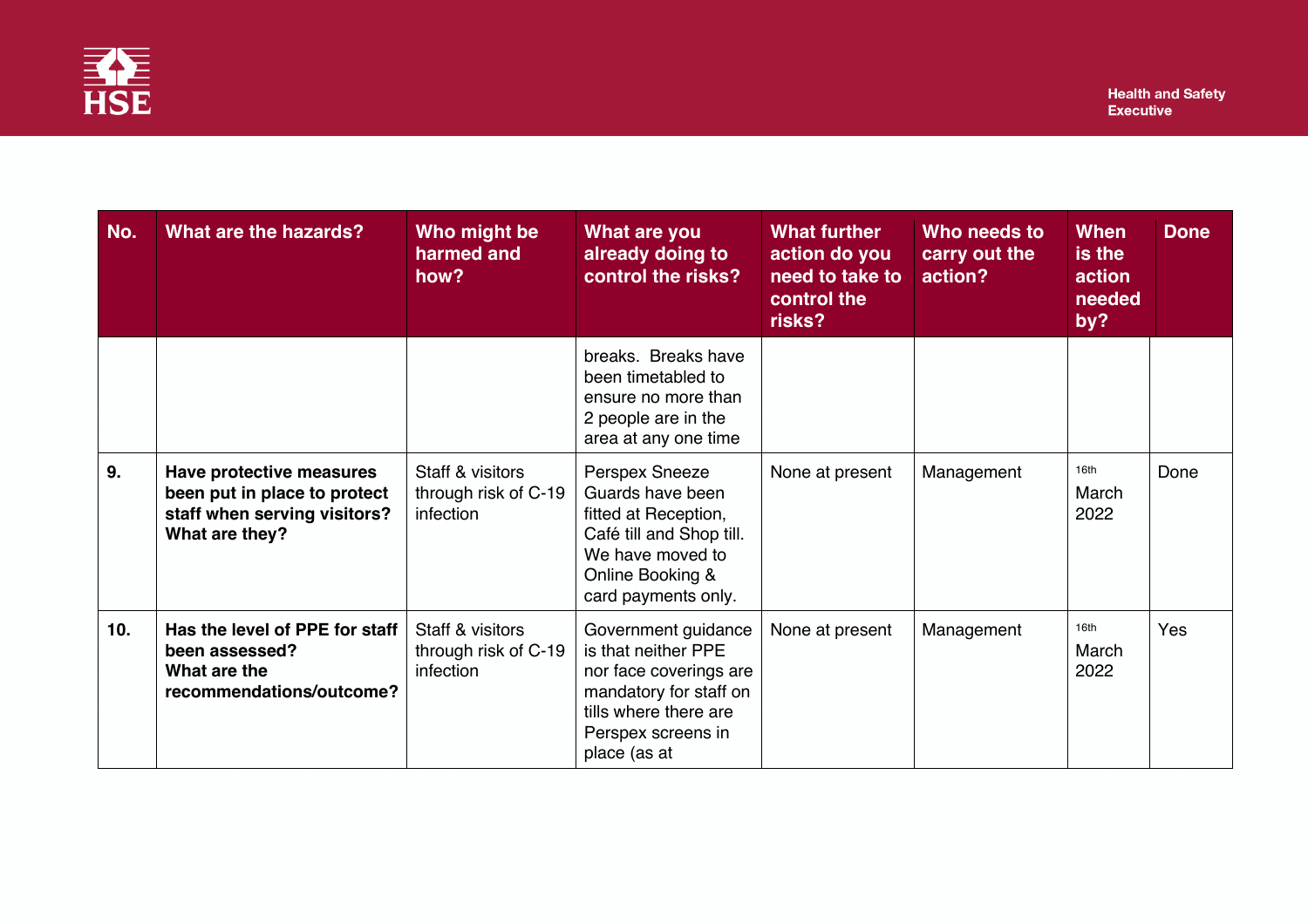

| No. | What are the hazards?                                                                                                   | Who might be<br>harmed and<br>how?                                                              | What are you<br>already doing to<br>control the risks?                                                                                                                                                                                | <b>What further</b><br>action do you<br>need to take to<br>control the<br>risks? | Who needs to<br>carry out the<br>action? | When<br>is the<br>action<br>needed<br>by? | <b>Done</b> |
|-----|-------------------------------------------------------------------------------------------------------------------------|-------------------------------------------------------------------------------------------------|---------------------------------------------------------------------------------------------------------------------------------------------------------------------------------------------------------------------------------------|----------------------------------------------------------------------------------|------------------------------------------|-------------------------------------------|-------------|
|     |                                                                                                                         |                                                                                                 | Canonteign).<br>However, we will<br>continue to liaise with<br>staff with regards to<br>their individual<br>preferences and<br>standard PPE & face<br>coverings are<br>available for staff from<br>CFL should they wish<br>to use it. |                                                                                  |                                          |                                           |             |
| 11. | Are all staff aware of the<br>updated cleaning systems<br>for the point of entry, snack<br>bar, café, shop and toilets? | Staff, visitors,<br>contractors &<br>delivery drivers etc.<br>through risk of C-19<br>infection | Yes, see CFL COVID-<br>19 Cleaning<br>guidelines provided to<br>all staff                                                                                                                                                             | None at present                                                                  | All staff as<br>required                 | Ongoing                                   | Ongoing     |
| 12. | Have unnecessary items<br>been removed from areas<br>such as the café to reduce                                         | Staff & visitors<br>through risk of C-19<br>infection                                           | Current guidelines do<br>not require this but it                                                                                                                                                                                      | None at present                                                                  | Management                               | 16th<br>March<br>2022                     | <b>Yes</b>  |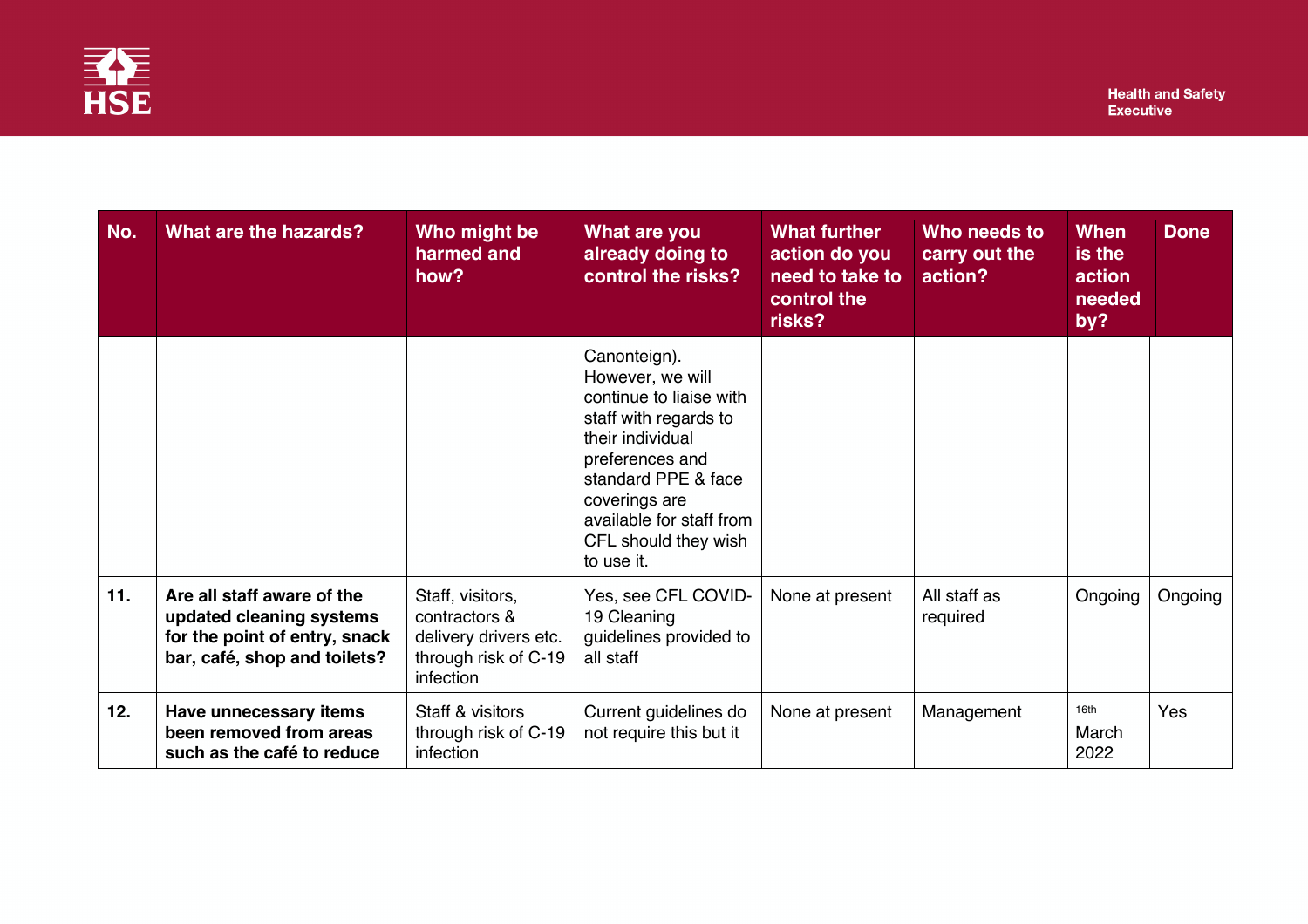

| No. | What are the hazards?                                                                                                                                        | Who might be<br>harmed and<br>how?                    | What are you<br>already doing to<br>control the risks?                                                                                                                                                                                                                                                                                                                                                  | <b>What further</b><br>action do you<br>need to take to<br>control the<br>risks? | Who needs to<br>carry out the<br>action?                                                                             | <b>When</b><br>is the<br>action<br>needed<br>by? | <b>Done</b> |
|-----|--------------------------------------------------------------------------------------------------------------------------------------------------------------|-------------------------------------------------------|---------------------------------------------------------------------------------------------------------------------------------------------------------------------------------------------------------------------------------------------------------------------------------------------------------------------------------------------------------------------------------------------------------|----------------------------------------------------------------------------------|----------------------------------------------------------------------------------------------------------------------|--------------------------------------------------|-------------|
|     | the risk of<br>contamination/number of<br>items to be cleaned?                                                                                               |                                                       | will be constantly<br>reviewed.                                                                                                                                                                                                                                                                                                                                                                         |                                                                                  |                                                                                                                      |                                                  |             |
| 13. | Do the staff know the<br>procedure if they fall ill<br>either at home or at work?<br>What is the system for<br>recording this and has it<br>been adhered to? | Staff & visitors<br>through risk of C-19<br>infection | Yes. In the event that<br>they fall ill at work<br>they should<br>immediately inform<br>one of the COVID-19<br>officers and isolate in<br>the Stables Isolation<br>Area with a face<br>covering on until<br>they are able to return<br>home. They should<br>enter the Stables<br>courtyard via the staff<br>toilet or external<br>entrance. Masks will<br>be available in the<br><b>Isolation Area.</b> | None at present                                                                  | Management will<br>ensure staff are<br>aware of<br>protocols by<br>providing training<br>courses prior to<br>opening | 31<br>March<br>2021                              | Ongoing     |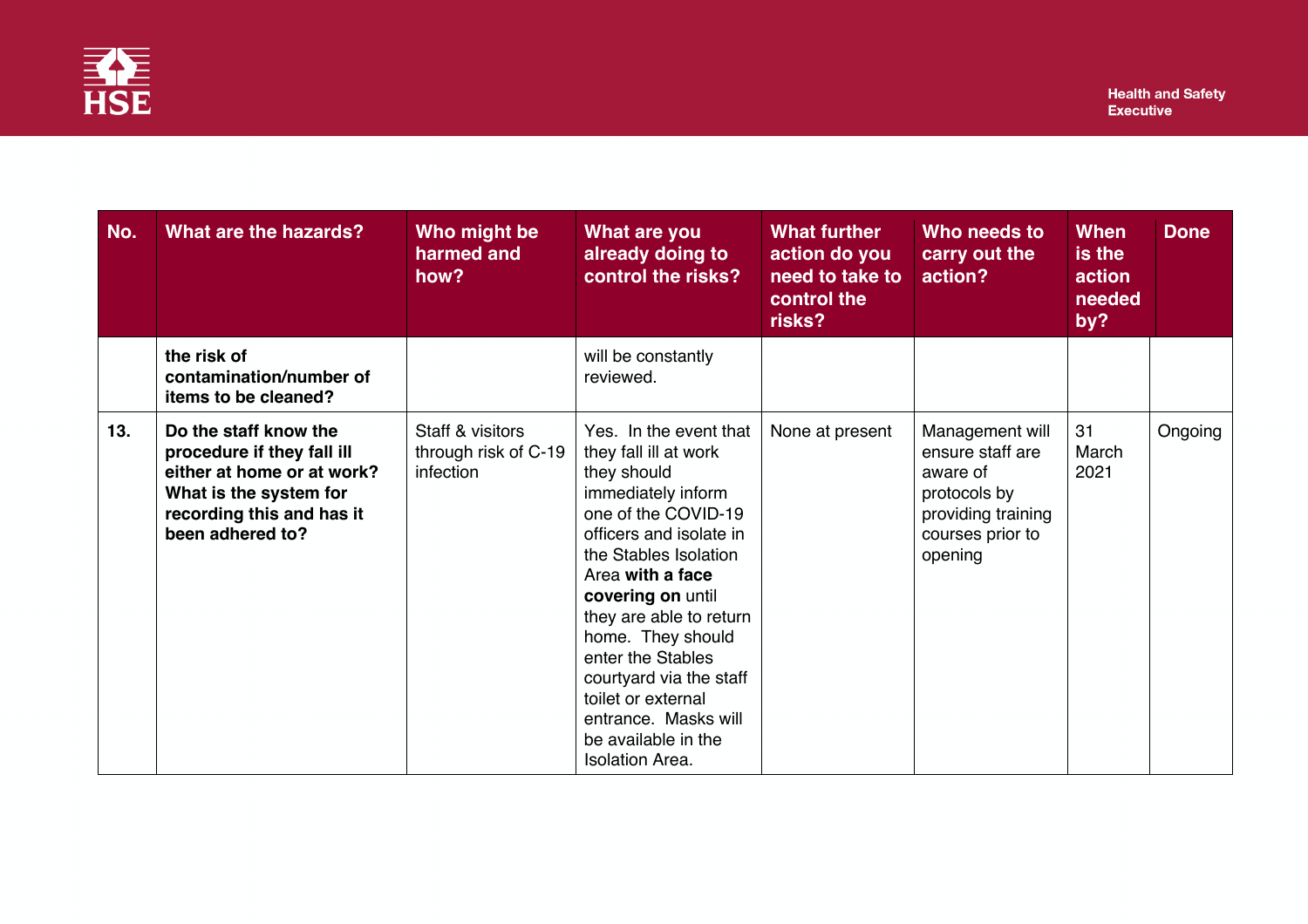

| No. | What are the hazards? | Who might be<br>harmed and<br>how? | What are you<br>already doing to<br>control the risks?                                                                                                                                                                                                                                                                                                                                                                                                                                | <b>What further</b><br>action do you<br>need to take to<br>control the<br>risks? | Who needs to<br>carry out the<br>action? | <b>When</b><br>is the<br>action<br>needed<br>by? | <b>Done</b> |
|-----|-----------------------|------------------------------------|---------------------------------------------------------------------------------------------------------------------------------------------------------------------------------------------------------------------------------------------------------------------------------------------------------------------------------------------------------------------------------------------------------------------------------------------------------------------------------------|----------------------------------------------------------------------------------|------------------------------------------|--------------------------------------------------|-------------|
|     |                       |                                    | The COVID-19 officer<br>will record the date,<br>time, member of<br>staff's name and<br>symptoms (including<br>temperature, if<br>relevant) in a Log<br>Book, along with the<br>time the member of<br>staff left the premises.<br>In the event that a<br>staff member falls ill<br>at home, they should<br>email or telephone<br>Amy Greenman or<br>Lianne Bell as soon<br>as possible to inform<br>them, along with the<br>relevant symptoms.<br>Either way, the<br>person must then |                                                                                  |                                          |                                                  |             |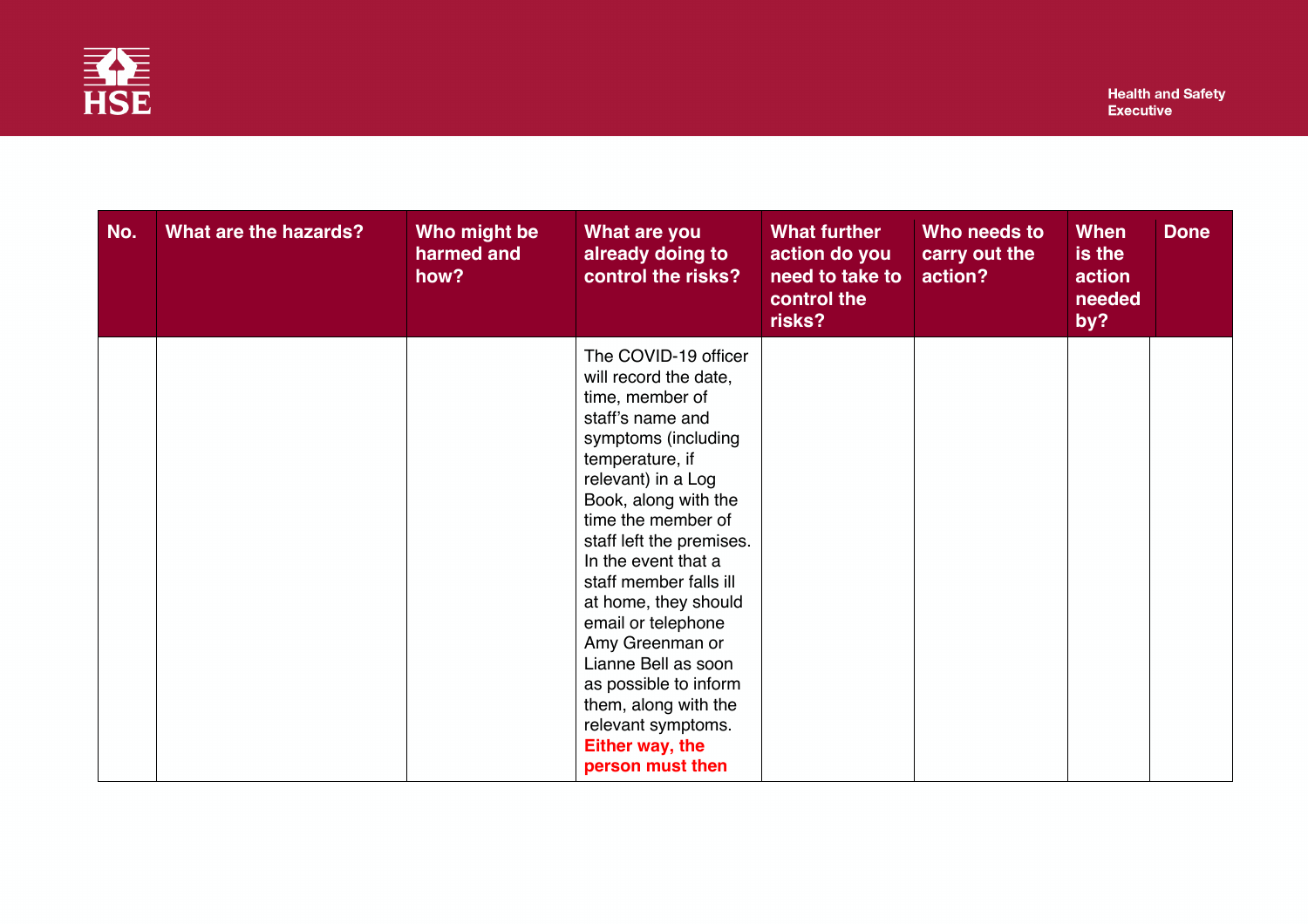

| No. | What are the hazards?                                                                                                       | Who might be<br>harmed and<br>how?                         | What are you<br>already doing to<br>control the risks?                                                                                                                                                     | What further<br>action do you<br>need to take to<br>control the<br>risks? | Who needs to<br>carry out the<br>action? | When<br>is the<br>action<br>needed<br>by? | <b>Done</b> |
|-----|-----------------------------------------------------------------------------------------------------------------------------|------------------------------------------------------------|------------------------------------------------------------------------------------------------------------------------------------------------------------------------------------------------------------|---------------------------------------------------------------------------|------------------------------------------|-------------------------------------------|-------------|
|     |                                                                                                                             |                                                            | follow the guidance<br>on the<br><b>Government's</b><br>website<br>(www.gov.uk) re: the<br><b>NHS Test &amp; Trace</b><br>Service & keep one<br>of the CFL COVID<br>Officers updated as<br>to their health |                                                                           |                                          |                                           |             |
| 14. | Are the Directors aware of<br>any pre-existing medical<br>conditions amongst staff<br>that should be taken into<br>account? | Staff (wellbeing)                                          | Staff complete a<br>questionnaire prior to<br>return to work.<br>Replies are recorded<br>& kept securely.                                                                                                  | None at present                                                           | <b>Directors</b>                         | 16th<br>March<br>2022                     |             |
| 15. | Has any member of staff<br>tested positive for COVID-<br>19? Has this been<br>recorded?                                     | Staff, visitors,<br>contractors &<br>delivery drivers etc. | Staff complete a<br>questionnaire prior to<br>return to work.                                                                                                                                              | None at present                                                           | <b>Directors</b>                         | 16th<br>March<br>2022                     |             |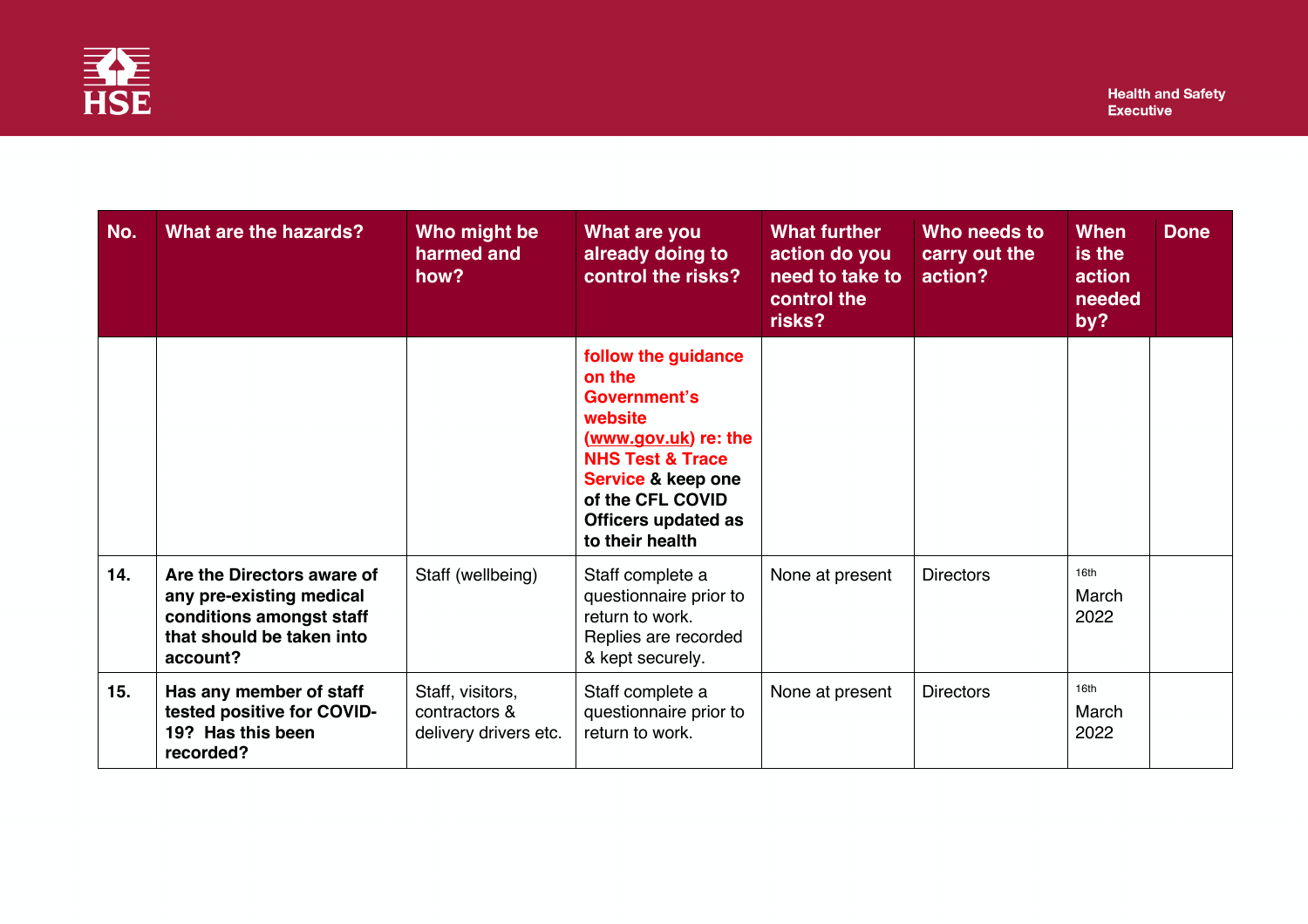

| No. | What are the hazards?                                                                                                         | Who might be<br>harmed and<br>how?                                                              | What are you<br>already doing to<br>control the risks?                                                    | <b>What further</b><br>action do you<br>need to take to<br>control the<br>risks? | Who needs to<br>carry out the<br>action? | <b>When</b><br>is the<br>action<br>needed<br>by? | <b>Done</b> |
|-----|-------------------------------------------------------------------------------------------------------------------------------|-------------------------------------------------------------------------------------------------|-----------------------------------------------------------------------------------------------------------|----------------------------------------------------------------------------------|------------------------------------------|--------------------------------------------------|-------------|
|     |                                                                                                                               | through risk of C-19<br>infection                                                               | Replies are recorded<br>& kept securely.                                                                  |                                                                                  |                                          |                                                  |             |
| 16. | Has any member of staff<br>been in contact with anyone<br>who has tested positive for<br>COVID-19? Has this been<br>recorded? | Staff, visitors,<br>contractors &<br>delivery drivers etc.<br>through risk of C-19<br>infection | Staff complete a<br>questionnaire prior to<br>return to work.<br>Replies are recorded<br>& kept securely. | None at present                                                                  | <b>Directors</b>                         | 16th<br>March<br>2022                            |             |
| 17. | Has anyone been sent home<br>with COVID-19 symptoms?<br>Has this been recorded?                                               | Staff, visitors,<br>contractors &<br>delivery drivers etc.<br>through risk of C-19<br>infection | Recorded (& kept<br>securely) since before<br>lockdown but n/a at<br>present.                             | N/a at present                                                                   | Management                               | N/a                                              |             |
| 18. | Is there a regular dialogue<br>with those that have<br>suffered from COVID-19<br>and/or are isolating at<br>home?             | Staff (wellbeing)                                                                               | Yes, insofar as<br>currently relevant                                                                     | None at present                                                                  | Directors/<br>management                 | Ongoing                                          |             |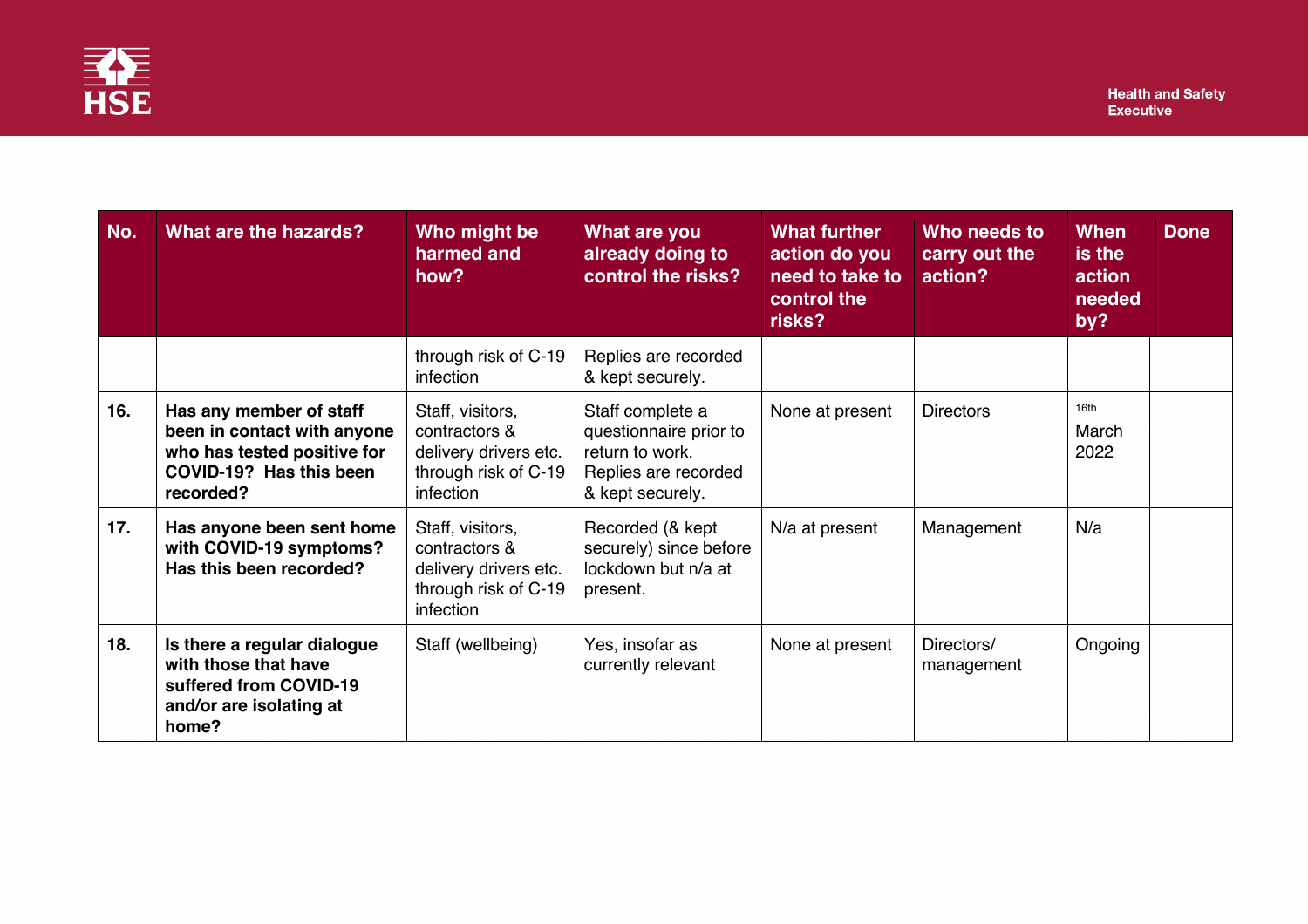

| No. | What are the hazards?                                                                                        | Who might be<br>harmed and<br>how?                    | What are you<br>already doing to<br>control the risks?                                                    | <b>What further</b><br>action do you<br>need to take to<br>control the<br>risks? | Who needs to<br>carry out the<br>action? | <b>When</b><br>is the<br>action<br>needed<br>by? | <b>Done</b> |
|-----|--------------------------------------------------------------------------------------------------------------|-------------------------------------------------------|-----------------------------------------------------------------------------------------------------------|----------------------------------------------------------------------------------|------------------------------------------|--------------------------------------------------|-------------|
| 19. | Is anyone shielding another<br>family member and/or has a<br>condition that precludes<br>attendance at work? | Staff (wellbeing)                                     | Staff complete a<br>questionnaire prior to<br>return to work.<br>Replies are recorded<br>& kept securely. | None at present                                                                  | <b>Directors</b>                         | 29<br>March<br>2021                              |             |
| 20. | Is proof required for<br>shielding and/or of<br>individual conditions?                                       | Staff (wellbeing)                                     | No, but discussion will<br>take place between<br>the member of staff<br>and a COVID-19<br>Officer.        | None at present                                                                  | COVID-19 officer                         | Ongoing                                          |             |
| 21. | Is there a separate area for<br>temperature testing and is it<br>regularly cleaned?                          | Staff & visitors<br>through risk of C-19<br>infection | No current<br>requirement for this<br>but it will be<br>constantly reviewed.                              | None at present                                                                  | Management                               | Ongoing                                          | Ongoing     |
| 22. | Is temperature testing safe,<br>reflecting SD rules, recorded<br>and kept appropriately?                     | Staff (wellbeing)                                     | Yes, a ThermoDetect<br>Pro non-contact<br>thermometer is<br>available alongside<br>the Log Book to        | None at present                                                                  | Management                               | 29<br>March<br>2021                              | Done        |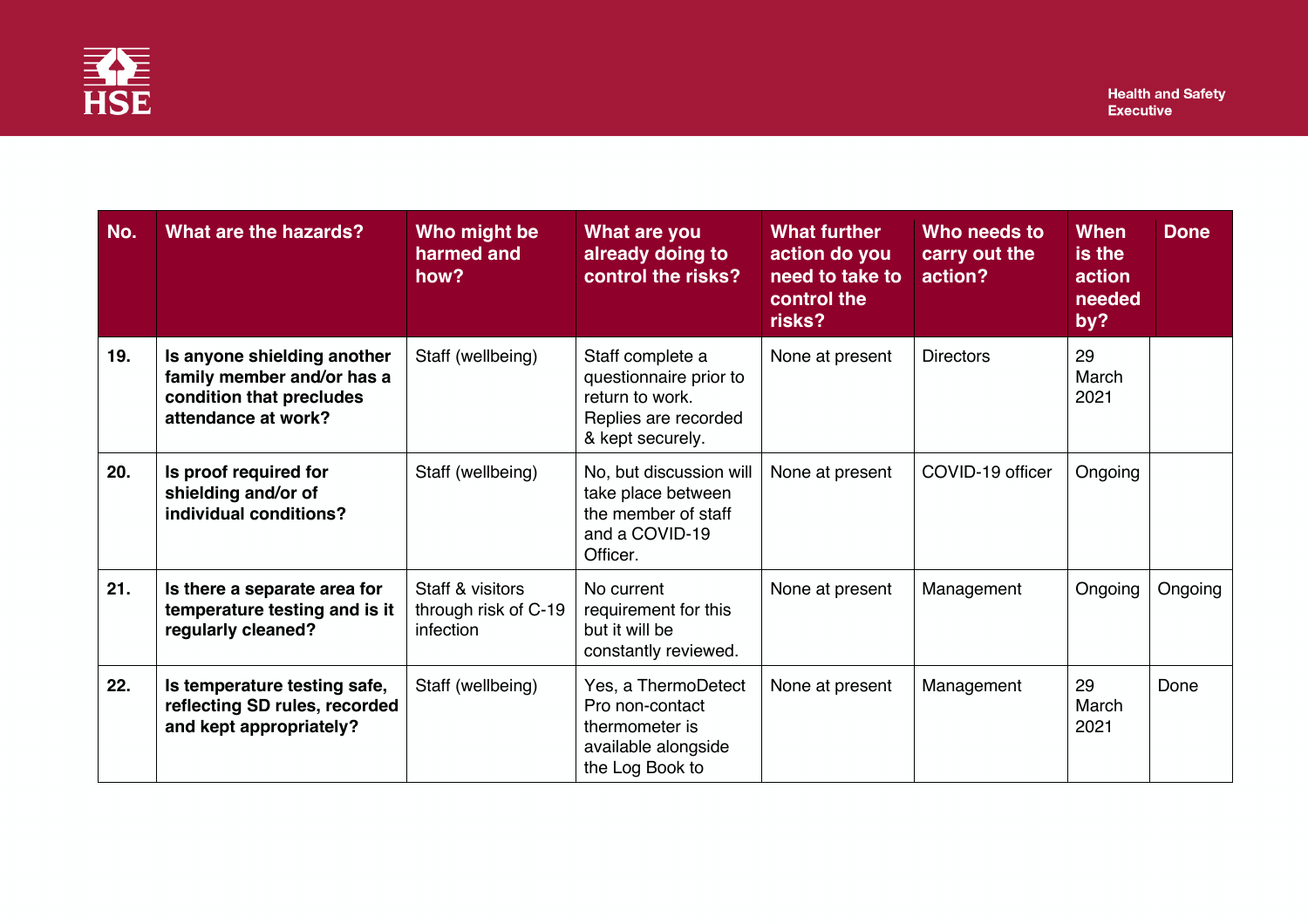

| No. | What are the hazards?                                                                                              | Who might be<br>harmed and<br>how?                                                                                                                   | What are you<br>already doing to<br>control the risks?                                                                                                                                                                                                                                                                                                                                                | <b>What further</b><br>action do you<br>need to take to<br>control the<br>risks? | Who needs to<br>carry out the<br>action? | <b>When</b><br>is the<br>action<br>needed<br>by? | <b>Done</b> |
|-----|--------------------------------------------------------------------------------------------------------------------|------------------------------------------------------------------------------------------------------------------------------------------------------|-------------------------------------------------------------------------------------------------------------------------------------------------------------------------------------------------------------------------------------------------------------------------------------------------------------------------------------------------------------------------------------------------------|----------------------------------------------------------------------------------|------------------------------------------|--------------------------------------------------|-------------|
|     |                                                                                                                    |                                                                                                                                                      | record the<br>temperature (even if<br>normal)                                                                                                                                                                                                                                                                                                                                                         |                                                                                  |                                          |                                                  |             |
| 23. | If the Emergency Services<br>are called, is there a well<br>understood procedure and<br>cleared routes in and out? | Staff, visitors,<br>contractors (inc.<br>Emergency<br><b>Services</b><br>themselves) &<br>delivery drivers etc.<br>through risk of C-19<br>infection | Yes. If an incident<br>necessitates the<br>attendance of the<br><b>Emergency Services,</b><br>the ES should be<br>asked to report to<br>reception where from<br>they will be guided to<br>the injured/ill person<br>by a COVID-19<br>Officer (or failing that,<br>the First Aider on<br>duty). Whichever<br>member of staff first<br>becomes aware of the<br>incident should<br>immediately report it | None at present                                                                  | Management and<br>staff                  | Ongoing                                          |             |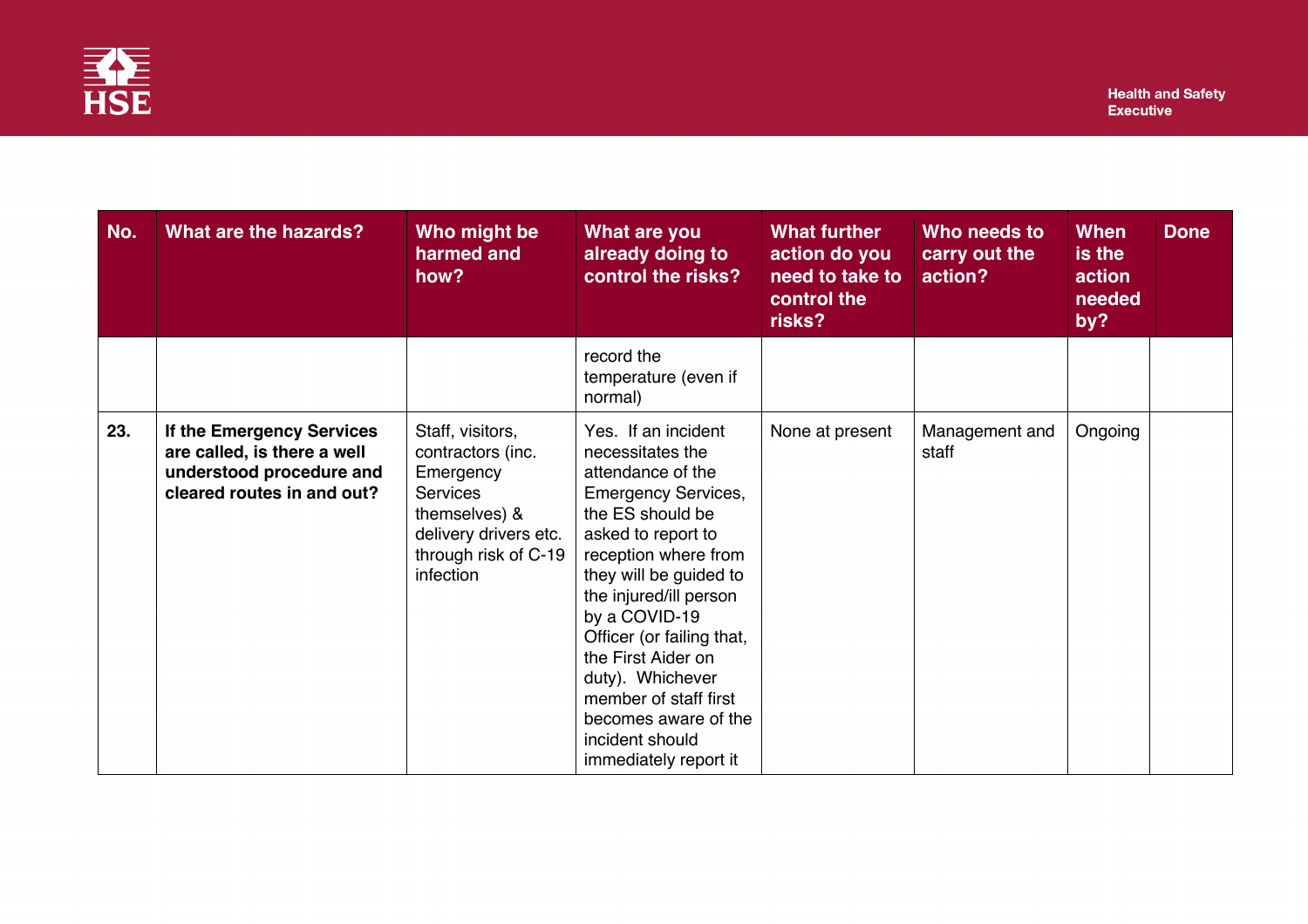

| No. | What are the hazards?                                                                                                                                                                | Who might be<br>harmed and<br>how?                                                                     | <b>What are you</b><br>already doing to<br>control the risks?                                                                                                      | <b>What further</b><br>action do you<br>need to take to<br>control the<br>risks?                                | Who needs to<br>carry out the<br>action?              | When<br>is the<br>action<br>needed<br>by? | <b>Done</b> |
|-----|--------------------------------------------------------------------------------------------------------------------------------------------------------------------------------------|--------------------------------------------------------------------------------------------------------|--------------------------------------------------------------------------------------------------------------------------------------------------------------------|-----------------------------------------------------------------------------------------------------------------|-------------------------------------------------------|-------------------------------------------|-------------|
|     |                                                                                                                                                                                      |                                                                                                        | to the First Aider on<br>duty and a COVID-19<br>Officer.                                                                                                           |                                                                                                                 |                                                       |                                           |             |
| 24. | If essential work is required<br>on site, are contractors<br>supervised and temperature<br>checked?                                                                                  | Staff, visitors,<br>contractors &<br>delivery drivers etc.<br>through risk of C-19<br><i>infection</i> | No current<br>requirement for this<br>but it will be<br>constantly reviewed                                                                                        | None at present                                                                                                 | Whoever is<br>liaising with the<br>contractor         | Ongoing                                   | Ongoing     |
| 25. | <b>Have the First Aiders been</b><br>given updated training on<br>any extra COVID-19<br>measures necessary in the<br>event of an accident<br>involving a staff member or<br>visitor? | Staff, visitors,<br>contractors &<br>delivery drivers etc.<br>through risk of C-19<br>infection        | 4 staff members have<br>taken (either 3 or 1<br>day) St John's<br><b>Ambulance First Aid</b><br>training courses in<br>2021/22 prior to the<br>season opening date | Further staff<br>members will be<br>trained with St<br>John's<br>Ambulance<br>courses as<br>deemed<br>necessary | Management in<br>conjunction with<br>the First Aiders | 16 <sup>th</sup><br>March<br>2022         | Ongoing     |
| 26. | <b>Have the First Aid supplies</b><br>and equipment been<br>reassessed and updated for                                                                                               | Anyone in need of<br>such                                                                              | See above<br>All equipment (e.g.<br>defibrillator) and First                                                                                                       | None at present                                                                                                 | Management in<br>conjunction with<br>the First Aiders | 16 <sup>th</sup><br>March<br>2022         | Done        |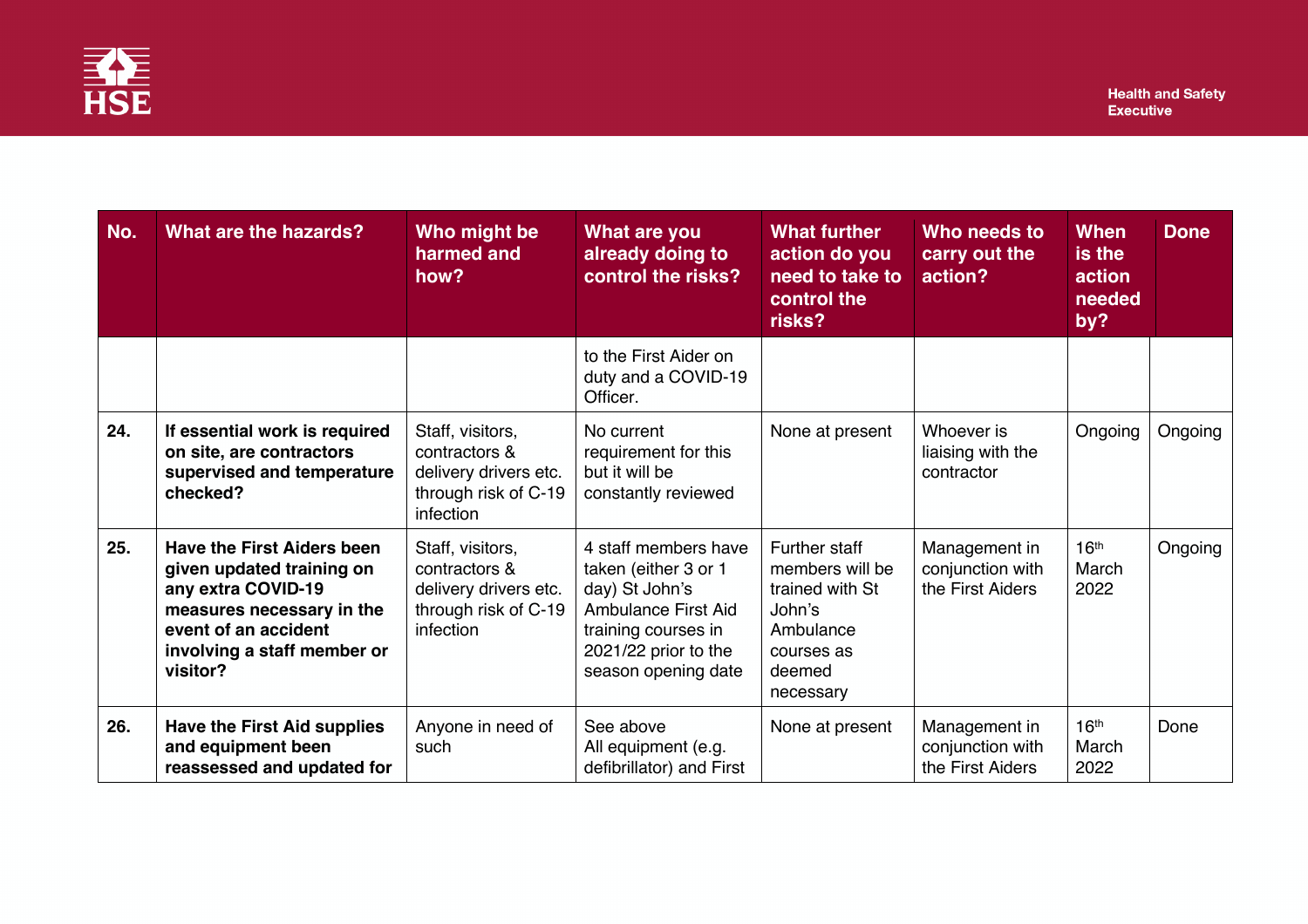

| No. | <b>What are the hazards?</b>                                                | Who might be<br>harmed and<br>how?                              | What are you<br>already doing to<br>control the risks?                                                                                                     | <b>What further</b><br>action do you<br>need to take to<br>control the<br>risks? | Who needs to<br>carry out the<br>action?     | <b>When</b><br>is the<br>action<br>needed<br>by? | <b>Done</b> |
|-----|-----------------------------------------------------------------------------|-----------------------------------------------------------------|------------------------------------------------------------------------------------------------------------------------------------------------------------|----------------------------------------------------------------------------------|----------------------------------------------|--------------------------------------------------|-------------|
|     | all new risks associated with<br><b>COVID-19?</b>                           | supplies/equipment,<br>by its absence                           | Aid supplies have<br>been checked and will<br>continue to be<br>monitored regularly                                                                        |                                                                                  |                                              |                                                  |             |
| 27. | What is the policy on<br>washing aprons etc so as to<br>prevent infection?  | Staff & visitors,<br>through risk of C-19<br>infection          | No current guideline<br>for this but it is held in<br>constant review                                                                                      | None at present                                                                  | <b>Staff</b>                                 | Ongoing                                          | Ongoing     |
|     | <b>VISITOR SAFETY</b>                                                       |                                                                 |                                                                                                                                                            |                                                                                  |                                              |                                                  |             |
| 28. | Is there a one way system in<br>place for parking?<br>What is it?           | Visitors, staff &<br>contractors etc, risk<br>of C-19 infection | Yes. See CFL One<br>Way System sheet                                                                                                                       | Signs have been<br>put in place                                                  | Management &<br><b>Estate Manager</b><br>etc | 16 <sup>th</sup><br>March<br>2022                | Done        |
| 29. | Is there a one way system in<br>place for entering the site?<br>What is it? | Visitors, staff &<br>contractors etc, risk<br>of C-19 infection | No current guideline<br>for this but it is held in<br>constant review and<br>we will retain aspects<br>of our one way<br>system to minimise<br>congestion. | Signs and<br>temporary<br>fencing have<br>been put in place                      | Management &<br>Estate Manager<br>etc        | 16 <sup>th</sup><br>March<br>2022                | Done        |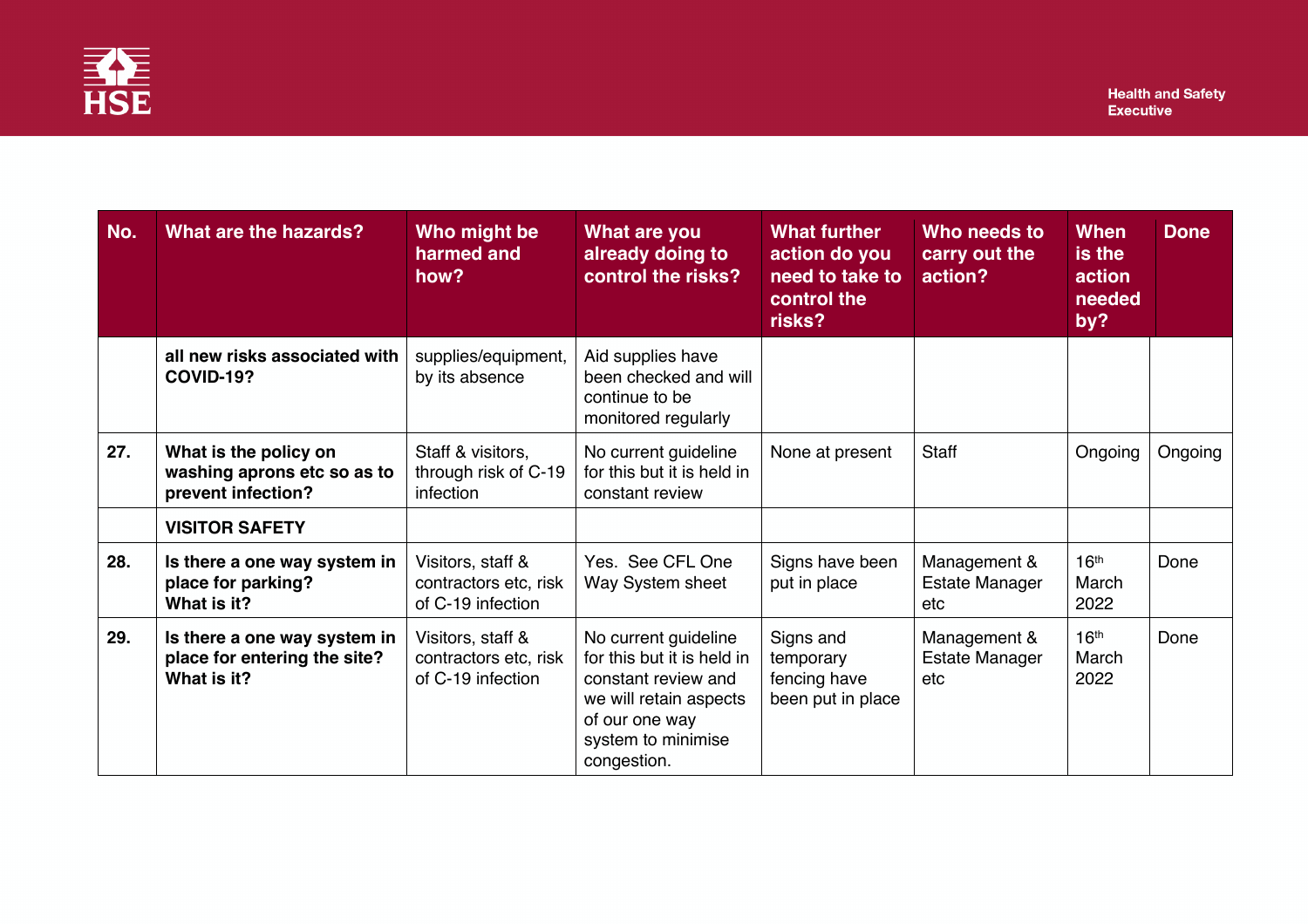

| No. | What are the hazards?                                                                                     | Who might be<br>harmed and<br>how?                              | What are you<br>already doing to<br>control the risks?                | <b>What further</b><br>action do you<br>need to take to<br>control the<br>risks? | Who needs to<br>carry out the<br>action?     | When<br>is the<br>action<br>needed<br>by? | <b>Done</b> |
|-----|-----------------------------------------------------------------------------------------------------------|-----------------------------------------------------------------|-----------------------------------------------------------------------|----------------------------------------------------------------------------------|----------------------------------------------|-------------------------------------------|-------------|
| 30. | Is there a one way system in<br>place for walking around the<br>site?<br>What is it?                      | Visitors, staff &<br>contractors etc, risk<br>of C-19 infection | No current guideline<br>for this but it is held in<br>constant review | See One Way<br>map. Extra<br>signage has been<br>put in place to<br>assist       | Management &<br><b>Estate Manager</b><br>etc | 16<br>March<br>2022                       | Done        |
| 31. | Is there a one way system in<br>place for the viewing<br>platform at the top of the<br>Falls? What is it? | Visitors, risk of C-<br>19 infection                            | No current guideline<br>for this but it is held in<br>constant review | None at present                                                                  | Management &<br><b>Estate Manager</b><br>etc | 16<br>March<br>2022                       | Done        |
| 32. | Is there a one way system in<br>place for the snack bar?<br>What is it?                                   | Visitors & staff, risk<br>of C-19 infection                     | No current guideline<br>for this but it is held in<br>constant review | None at present                                                                  | Management &<br><b>Estate Manager</b><br>etc | 16<br>March<br>2022                       | Done        |
| 33. | Is there a one way system in<br>place for the café?<br>What is it?                                        | Visitors & staff, risk<br>of C-19 infection                     | No current guideline<br>for this but it is held in<br>constant review | None at present                                                                  | Management &<br><b>Estate Manager</b><br>etc | 16<br>March<br>2022                       | Done        |
| 33. | Is there a one way system in<br>place for the toilets?<br>What is it?                                     | Visitors & staff, risk<br>of C-19 infection                     | No current guideline<br>for this but it is held in<br>constant review | None at present                                                                  | Management &<br><b>Estate Manager</b><br>etc | 31<br>March<br>2021                       | Done        |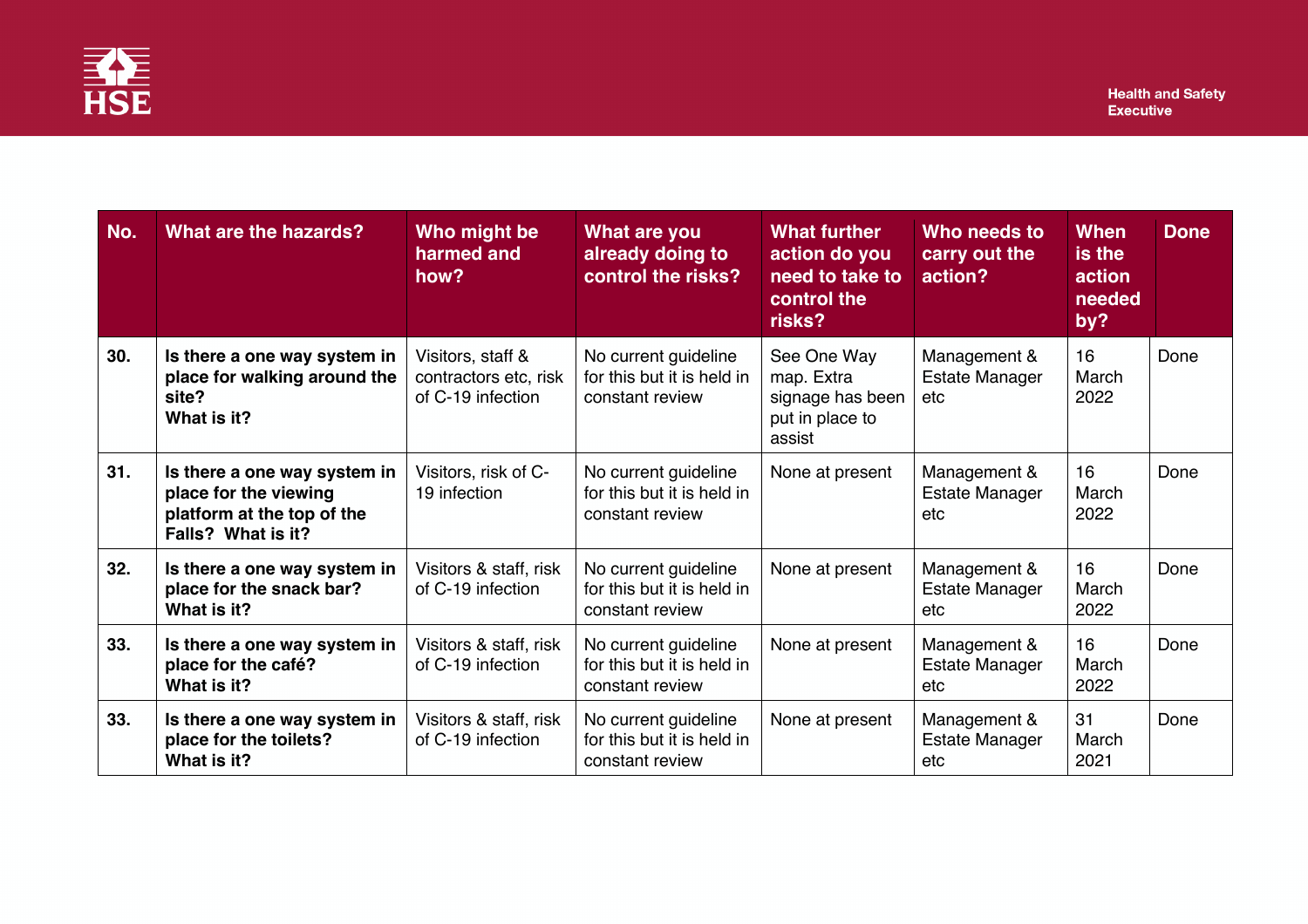

| No. | <b>What are the hazards?</b>                                                                               | Who might be<br>harmed and<br>how?                              | What are you<br>already doing to<br>control the risks?                                                                           | <b>What further</b><br>action do you<br>need to take to<br>control the<br>risks? | Who needs to<br>carry out the<br>action?     | <b>When</b><br>is the<br>action<br>needed<br>by? | <b>Done</b> |
|-----|------------------------------------------------------------------------------------------------------------|-----------------------------------------------------------------|----------------------------------------------------------------------------------------------------------------------------------|----------------------------------------------------------------------------------|----------------------------------------------|--------------------------------------------------|-------------|
|     |                                                                                                            |                                                                 | Signage & barriers<br>have been put in<br>place to ensure SD                                                                     |                                                                                  |                                              |                                                  |             |
| 34. | Is there a one way system in<br>place for the shop?<br>What is it?                                         | Visitors & staff, risk<br>of C-19 infection                     | No current guideline<br>for this but it is held in<br>constant review                                                            | None at present                                                                  | Management &<br><b>Estate Manager</b><br>etc | 16<br>March<br>2022                              | Done        |
| 35. | Is there a one way system in<br>place for exiting the site?<br>What is it?                                 | Visitors, staff &<br>contractors etc, risk<br>of C-19 infection | No current guideline<br>for this but it is held in<br>constant review                                                            | None at present                                                                  | Management &<br><b>Estate Manager</b><br>etc | 16<br>March<br>2022                              | Done        |
| 36. | What provision is being<br>made for EDMBC? Has the<br>new system been<br>communicated to the<br>Secretary? | <b>EDMBT</b><br>members/elderly<br>relatives and<br>friends     | <b>This Risk Assessment</b><br>& all relevant<br>accompanying<br>documents have been<br>emailed to the<br><b>EDMBC Secretary</b> | None at present                                                                  | Kate Baylis                                  | 16<br>March<br>2022                              | Done        |
| 37. | Play area and mini assault<br>course/zip wire: what<br>provision is being made to                          | Children visiting the<br>site                                   | Hand sanitation sites<br>are available across<br>the site along with                                                             | None at present                                                                  | Management/staff                             | 16<br>March<br>2022                              | Ongoing     |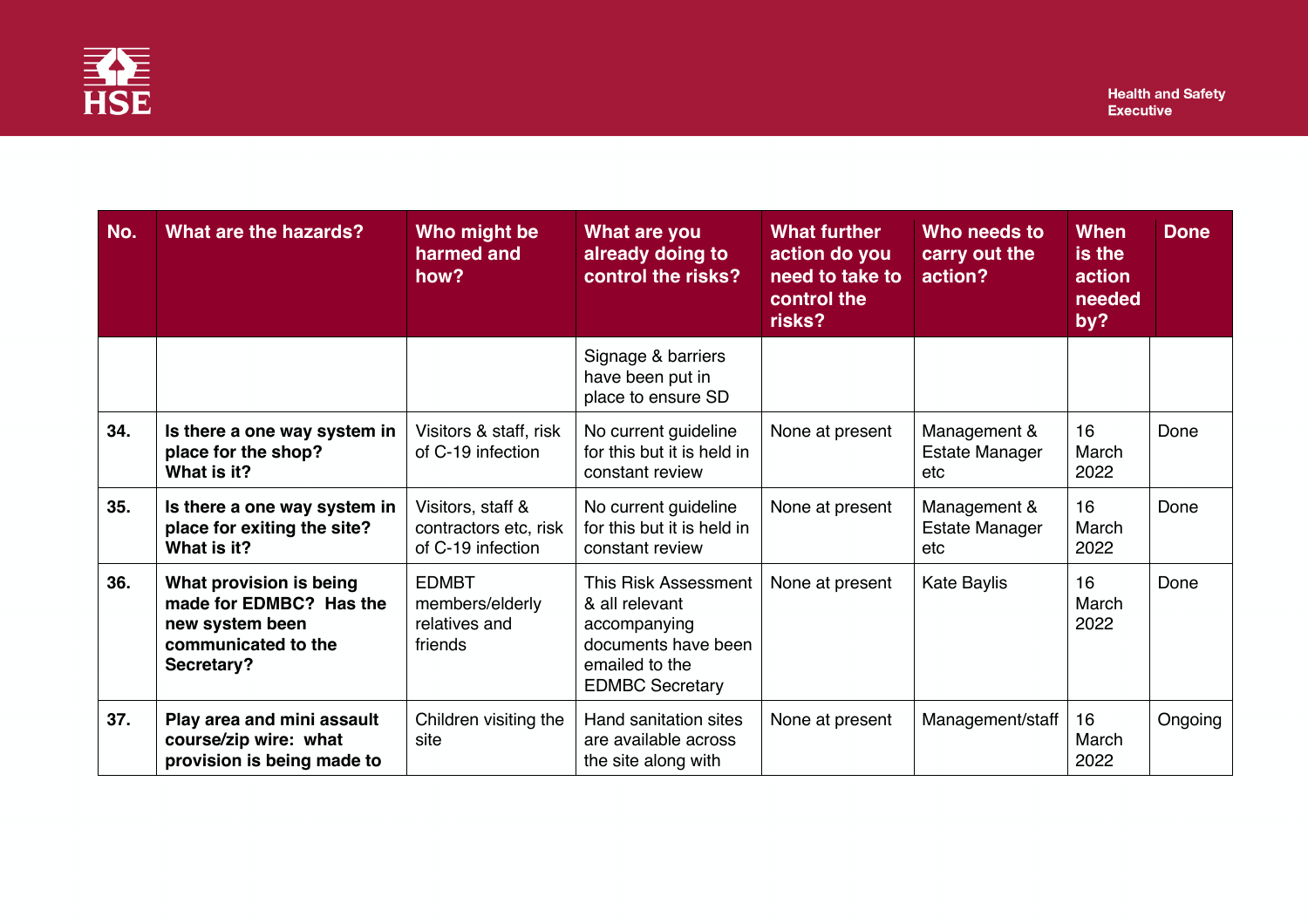

| No. | What are the hazards?                                                                                  | Who might be<br>harmed and<br>how?                                  | What are you<br>already doing to<br>control the risks?                                                                                                                                             | <b>What further</b><br>action do you<br>need to take to<br>control the<br>risks? | Who needs to<br>carry out the<br>action? | When<br>is the<br>action<br>needed<br>by? | <b>Done</b> |
|-----|--------------------------------------------------------------------------------------------------------|---------------------------------------------------------------------|----------------------------------------------------------------------------------------------------------------------------------------------------------------------------------------------------|----------------------------------------------------------------------------------|------------------------------------------|-------------------------------------------|-------------|
|     | minimise the risk of C-19<br>transmission on the play<br>equipment                                     |                                                                     | hand washing<br>facilities. No current<br>guideline for this but it<br>is held in constant<br>review.                                                                                              |                                                                                  |                                          |                                           |             |
| 38. | Are the visitors adhering to<br>the SD and hygiene rules<br>and are these being<br>regularly reviewed? |                                                                     | Signage has been put<br>in place around the<br>site. Their<br>effectiveness will be<br>reviewed on a daily<br>basis & staff asked to<br>report any<br>deficiencies/issues to<br>a COVID-19 Officer | Nothing at<br>present                                                            | Management &<br>staff generally          | Ongoing                                   | Ongoing     |
| 39. | <b>Face Coverings</b>                                                                                  | Prevention of<br>possible<br>transmission of the<br>virus to others | No current guideline<br>for this but it is held in<br>constant review and<br>masks are available<br>for staff they may                                                                             | Nothing at<br>present                                                            | N/a                                      | N/a                                       | Yes         |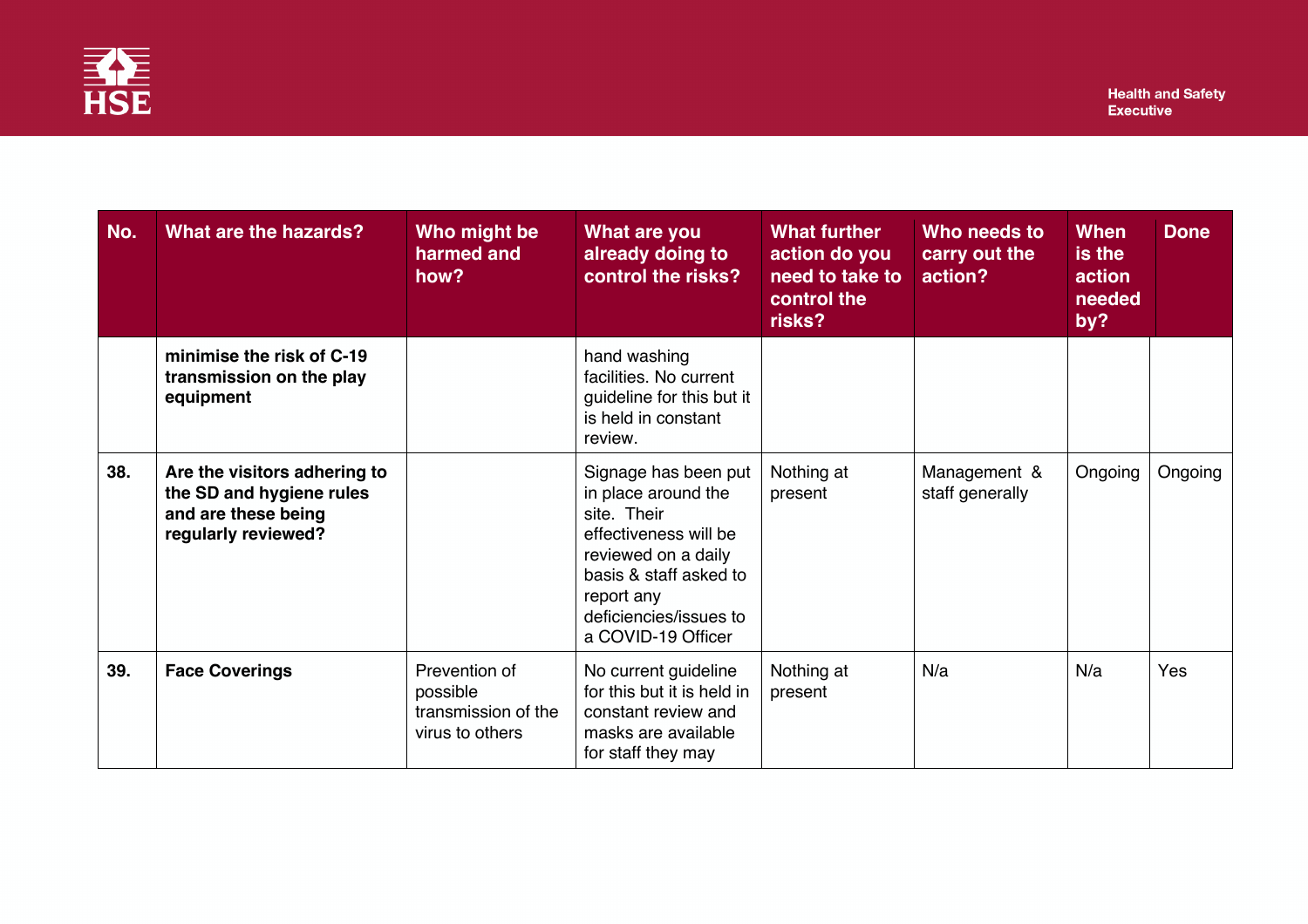

| No. | What are the hazards?                                                                                   | Who might be<br>harmed and<br>how? | What are you<br>already doing to<br>control the risks?                                                        | <b>What further</b><br>action do you<br>need to take to<br>control the<br>risks? | Who needs to<br>carry out the<br>action? | When<br>is the<br>action<br>needed<br>by? | <b>Done</b> |
|-----|---------------------------------------------------------------------------------------------------------|------------------------------------|---------------------------------------------------------------------------------------------------------------|----------------------------------------------------------------------------------|------------------------------------------|-------------------------------------------|-------------|
|     |                                                                                                         |                                    | want them. Visitors in<br>masks will still be<br>encouraged in indoor<br>settings.                            |                                                                                  |                                          |                                           |             |
|     | <b>CONTRACTOR/DELIVERY</b><br><b>DRIVERS/FACILITIES</b><br><b>MANAGEMENT</b>                            |                                    |                                                                                                               |                                                                                  |                                          |                                           |             |
| 40. | Are Electrical tests up-to-<br>date including PAT testing?                                              | Staff & contractors                | Yes, completed by<br>16th March 2022                                                                          | Nothing                                                                          | N/a                                      | N/a                                       |             |
| 41. | Are smoke detectors and<br>fire extinguishers in date<br>and checked regularly?                         | Visitors, staff &<br>contractors   | Yes, checked<br>annually by JN<br><b>Building Services &amp;</b><br>certification provided<br>16th march 2022 | Nothing                                                                          | N/a                                      | N/a                                       |             |
| 42. | Are laundry washers and<br>driers serviceable, able to<br>cope with demand,<br>temperature requirements | <b>Staff</b>                       | Washers etc are<br>serviceable, able to<br>cope with demand<br>and adequately                                 | Nothing                                                                          | N/a                                      | N/a                                       |             |